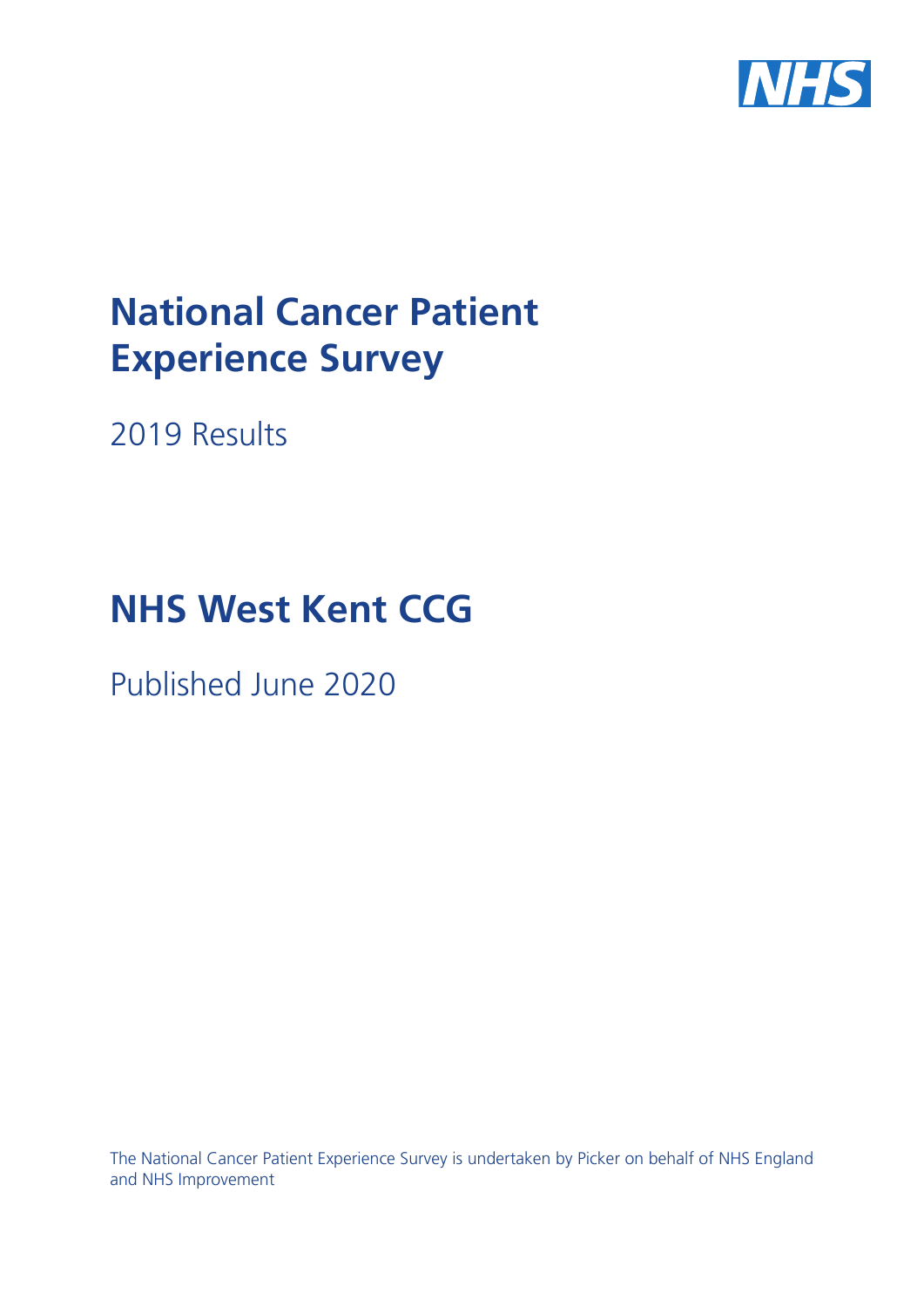# **Executive Summary** Case Mix Adjusted scores

#### **Cancer Dashboard Questions**

The following seven questions are included in phase 1 of the Cancer Dashboard developed by Public Health England and NHS England:

Q61. Patient's average rating of care scored from very poor to very good

| $\circ$ | $\overline{2}$                                                | 3 | 4 | 5 | 6 | 7 | 8 | 9   | 10                                                                                            |  |
|---------|---------------------------------------------------------------|---|---|---|---|---|---|-----|-----------------------------------------------------------------------------------------------|--|
|         |                                                               |   |   |   |   |   |   | 8.9 |                                                                                               |  |
|         |                                                               |   |   |   |   |   |   |     | Q18. Patient definitely involved as much as they wanted in decisions about care and treatment |  |
|         |                                                               |   |   |   |   |   |   |     | Q19. Patient given the name of a CNS who would support them through their treatment           |  |
| 81%     | Q20. Patient found it very or quite easy to contact their CNS |   |   |   |   |   |   |     |                                                                                               |  |
|         |                                                               |   |   |   |   |   |   |     | Q39. Patient always felt they were treated with respect and dignity while in hospital         |  |
|         | leaving hospital                                              |   |   |   |   |   |   |     | Q41. Hospital staff told patient who to contact if worried about condition or treatment after |  |
| 56%     | treatment                                                     |   |   |   |   |   |   |     | Q55. General practice staff definitely did everything they could to support patient during    |  |

### **Questions Outside Expected Range**

|                                                                                                   |            | Case Mix Adjusted Scores   |                            |                   |
|---------------------------------------------------------------------------------------------------|------------|----------------------------|----------------------------|-------------------|
|                                                                                                   | 2019 Score | Lower<br>Expected<br>Range | Upper<br>Expected<br>Range | National<br>Score |
| Q34. Patient thought there were always or nearly always enough nurses on duty to care for<br>them | 74%        | 58%                        | 71%                        | 64%               |
| Q38. Hospital staff definitely did everything they could to help control pain                     | 89%        | 78%                        | 88%                        | 83%               |

|                                                                                               |            | Case Mix Adjusted Scores   |                            |                   |
|-----------------------------------------------------------------------------------------------|------------|----------------------------|----------------------------|-------------------|
|                                                                                               | 2019 Score | Lower<br>Expected<br>Range | Upper<br>Expected<br>Range | National<br>Score |
| [Q10. Patient told they could bring a family member or friend when first told they had cancer | 72%        | 72%                        | 82%                        | 77%               |
| Q12. Patient completely understood the explanation of what was wrong                          | 68%        | 69%                        | 77%                        | 73%               |
| Q25. Hospital staff told patient they could get free prescriptions                            | 74%        | 77%                        | 87%                        | 82%               |
| Q53. Patient definitely given enough support from health or social services after treatment   | 35%        | 36%                        | 54%                        | 45%               |
| O58. Overall the administration of care was good or very good                                 | 85%        | 86%                        | 92%                        | 89%               |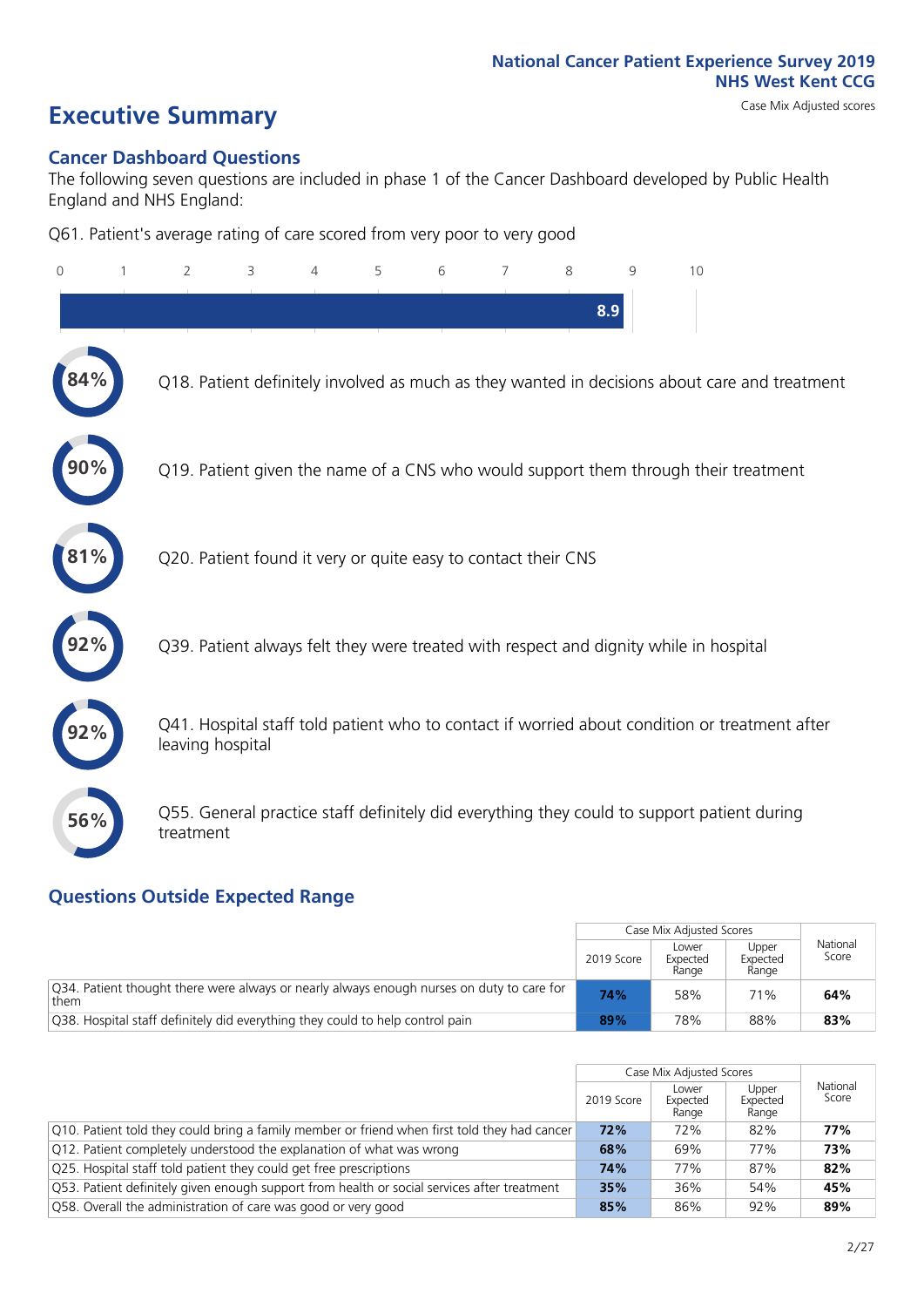# **Introduction**

The National Cancer Patient Experience Survey 2019 is the ninth iteration of the survey first undertaken in 2010. It has been designed to monitor national progress on cancer care; to provide information to drive local quality improvements; to assist commissioners and providers of cancer care; and to inform the work of the various charities and stakeholder groups supporting cancer patients.

The survey was overseen by a national Cancer Patient Experience Advisory Group. This Advisory Group set the principles and objectives of the survey programme and guided questionnaire development. The survey was commissioned and managed by NHS England. The survey provider, Picker, is responsible for designing, running and analysing the survey.

The 2019 survey involved 143 NHS Trusts. Out of 111,366 people, 67,858 people responded to the survey, yielding a response rate of 61%.

# **Methodology**

#### **Eligibility, fieldwork and survey methods**

The sample for the survey included all adult (aged 16 and over) NHS patients, with a confirmed primary diagnosis of cancer, discharged from an NHS Trust after an inpatient episode or day case attendance for cancer related treatment in the months of April, May and June 2019. The fieldwork for the survey was undertaken between December 2019 and March 2020.

As in the previous four years, the survey used a mixed mode methodology. Questionnaires were sent by post, with two reminders where necessary, but also included an option to complete the questionnaire online. A Freephone helpline and email was available for respondents to opt out, ask questions about the survey, enable them to complete their questionnaire over the phone and provide access to a translation and interpreting facility for those whose first language was not English.

#### **Case-mix adjustment**

Both unadjusted and adjusted scores are presented in this report. Case-mix adjusted scores allows us to account for the impact that differing patient populations might have on results. By using the case-mix adjusted estimates we can obtain a greater understanding of how a CCG is performing given their patient population. The factors taken into account in this case-mix adjustment are gender, age, ethnic group, deprivation, and tumour group.

#### **Scoring methodology**

Fifty-two questions from the questionnaire are scored as these questions relate directly to patient experience. For all but one question (Q61), scores are presented as the percentage of positive responses out of all scored responses. For Q61, respondents rate their overall care on a scale of 0 to 10, of which the average was calculated for this question's presented score. The percentages in this report have been rounded to the nearest percentage point. Therefore, in some cases the figures do not appear to add up to 100%.

#### **Statistical significance**

In the reporting of 2019 results, appropriate statistical tests have been undertaken to identify unadjusted scores for which the change over time is 'statistically significant'. Thirty-seven scored questions in 2019 have been compared with those of 2018 and a statistically significant change between the two years has been reported where identified.

For the scored questions that are comparable beyond 2018, statistically significant change over the five years has also been reported where identified. A statistically significant difference means that the change in the result is very unlikely to have occurred by sampling variation.

#### **Suppression**

#### **Question-level suppression**

For scores where the base size per question is  $<$ 21, the score will be suppressed and replaced with an asterisk (\*). The base size will include neutral response options.

#### **Double suppression**

If any group within a particular sub-group breakdown (such as the tumour group breakdown) has <21 responses, then the figure for this particular group is suppressed and replaced with an asterisk (\*). If there is only one group within the sub-group breakdown that has <21 respondents, and is therefore suppressed, the group with the next lowest number of respondents is also supressed and replaced with an asterisk (\*) (regardless if it is greater than or less than 21).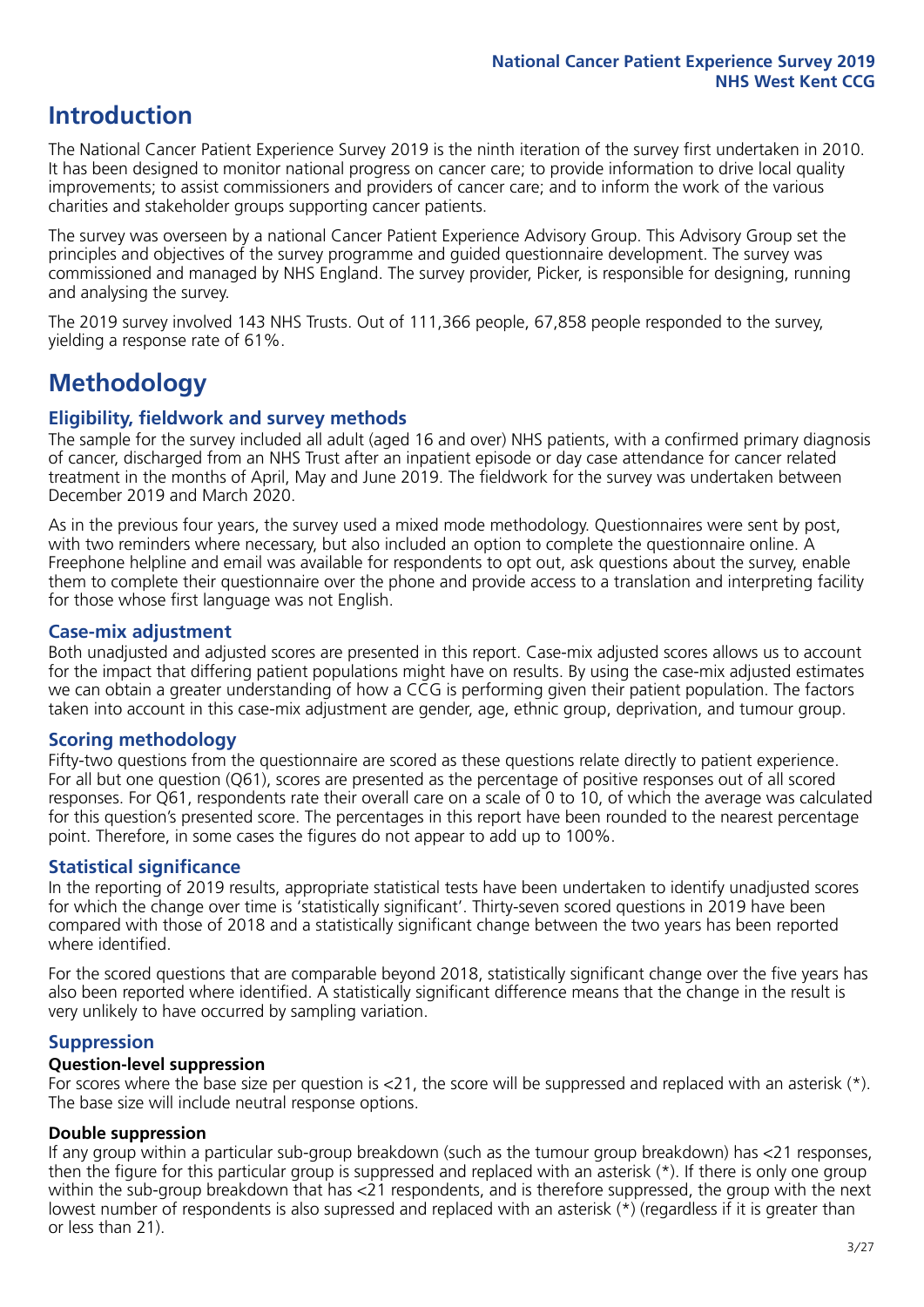# **Understanding the results**

This report shows how this CCG scored for each question in the survey, compared with national results and previous year's results. It is aimed at helping individual CCGs to understand their performance and identify areas for local improvement. Below is a description of the type of results presented within this report and how to understand them.

#### **Expected range charts**

The expected range charts in this report show a bar with the lowest and highest score received for each question nationally. Within this bar, an expected range is given (in grey) and a black diamond represents the actual score for this CCG.

CCGs whose score is above the upper limit of the expected range (in the dark blue) are positive outliers, with a score statistically significantly higher than the national mean. This indicates that the CCG performs better than what CCGs of the same size and demographics are expected to perform. The opposite is true if the score is below the lower limit of the expected range (in the light blue); these are negative outliers. For scores within the expected range (in the grey), the score is what we would expect given the CCG's size and demographics.

#### **Comparability tables**

The comparability tables show the 2018 and 2019 unadjusted scores for this CCG for each scored question. If there is a significant change from 2018 and 2019 or overall from 2015 to 2019, an arrow will be presented for the direction of change. The adjusted 2019 score will also be presented for each scored question along with the lower and upper expected range and national score. Scores above the upper limit of the expected range will be highlighted dark blue, scores below the lower limit of the expected range will be highlighted light blue, and scores within the lower and upper limit of the expected ranges will be highlighted grey.

#### **Tumour type tables**

The tumour type tables show the unadjusted scores for each scored question for each of the 13 tumour groups. The national score for that tumour group is also shown. Unadjusted scores for the same tumour type across different CCGs may not be comparable, as they do not account for the impact that differing patient populations might have on results. Central nervous system is abbreviated as 'CNS' and lower gastrointestinal tract is abbreviated as 'LGT' throughout this report.

#### **Year on year charts**

The year on year charts show five columns representing the unadjusted scores of the last five years (2015, 2016, 2017, 2018 and 2019) for each scored question.

#### **Notes on specific questions**

Following the development phase of the 2019 survey, several changes were made to the questionnaire. Six scored questions were amended (Q5, Q18, Q30, Q35, Q56 and Q60) and one non-scored question (Q29) was amended that impacted the comparability of questions Q30 to Q41. Of all questions changed or impacted by change, only Q60 is presented with historical comparisons; though the results should be interpreted with caution.

#### **Unadjusted data and case-mix adjusted data**

Unadjusted data should be used to see the actual responses from patients relating to the CCG. Case-mix adjusted data, together with expected ranges, should be used to understand whether the results are significantly higher or lower than national results taking account of the patient mix.

### **Further information**

This research was carried out in accordance with the international standard for organisations conducting social research (accreditation to ISO20252:2012; certificate number GB08/74322). The 2019 survey data has been produced and published in line with the Code of Practice for Official Statistics.

For more information on the methodology, please see the Technical Document. It can be viewed along with the 2019 questionnaire and survey quidance on the website at [www.ncpes.co.uk](https://www.ncpes.co.uk/supporting-documents). For all other outputs at National, Trust, CCG and Cancer Alliance level, please see the PDF reports, Excel tables and dashboards at [www.ncpes.co.uk.](https://www.ncpes.co.uk/current-results)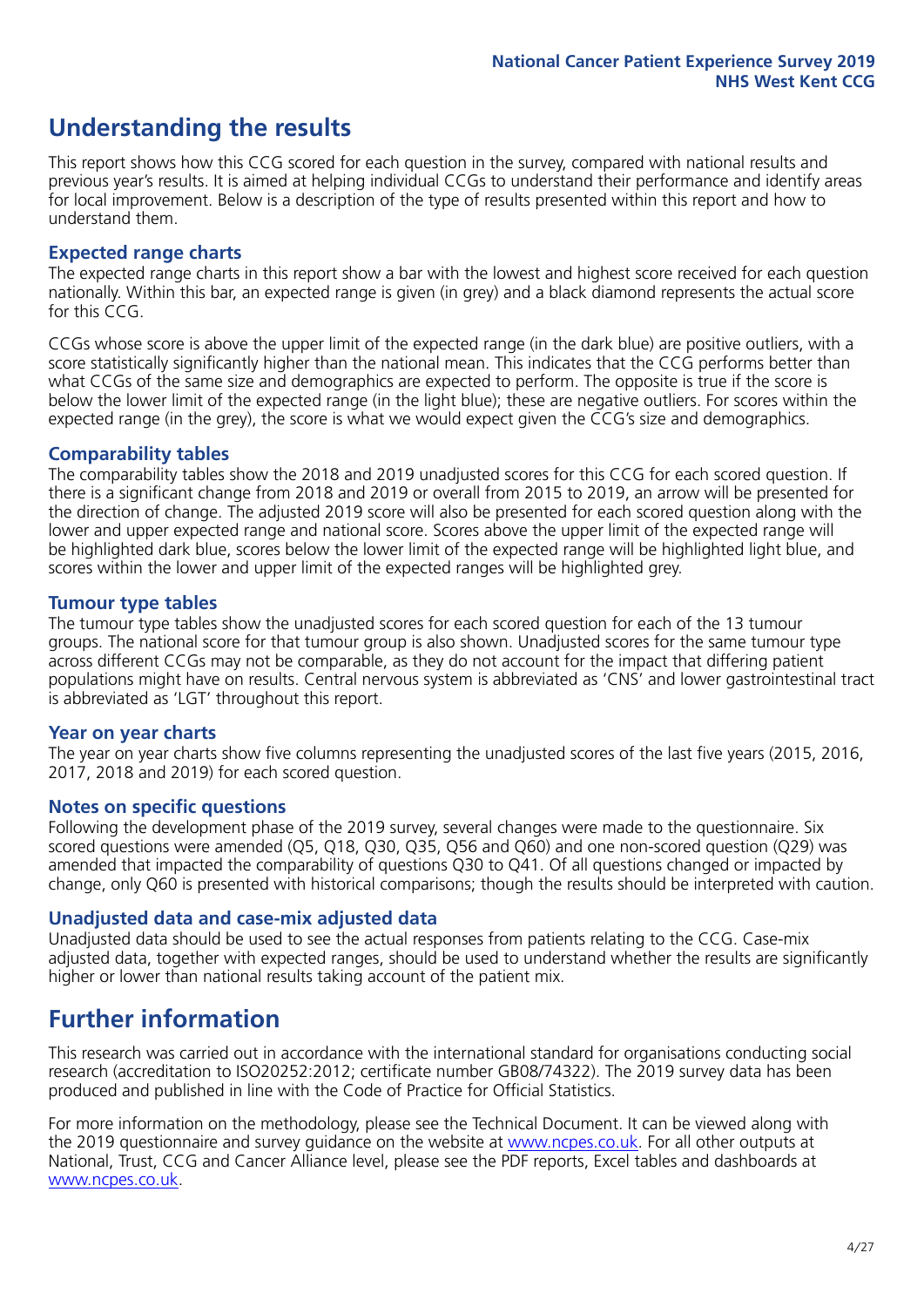### **Response Rate**

#### **Overall Response Rate**

457 patients responded out of a total of 673 patients, resulting in a response rate of 68%.

|            | Sample Size | Adjusted<br>Sample | Completed | Response Rate |
|------------|-------------|--------------------|-----------|---------------|
| <b>CCG</b> | 724         | 673                | 457       | 68%           |
| National   | 119.855     | 111.366            | 67.858    | 61%           |

#### **Respondents by Survey Type**

|                            | Number of<br>Respondents |
|----------------------------|--------------------------|
| Online                     | 46                       |
| Paper                      | 411                      |
| Phone                      |                          |
| <b>Translation Service</b> |                          |

#### **Respondents by Tumour Group**

|                      | Number of<br>Respondents |
|----------------------|--------------------------|
| <b>Brain / CNS</b>   | 3                        |
| <b>Breast</b>        | 154                      |
| Colorectal / LGT     | 50                       |
| Gynaecological       | 26                       |
| Haematological       | 68                       |
| <b>Head and Neck</b> | 8                        |
| Lung                 | 37                       |
| Prostate             | 5                        |
| Sarcoma              | 5                        |
| Skin                 | 12                       |
| Upper Gastro         | 31                       |
| Urological           | 24                       |
| Other                | 34                       |

#### **Respondents by Age and Gender**

Respondents year of birth has been used to determine age. This information has been amalgamated into 8 age bands. The age and gender distribution for the CCG was as follows:

|        | Age 16-24 | Age 25-34 | Age 35-44 | Age 45-54 | Age 55-64 | Age 65-74 | Age 75-84 | Age 85+ | Total |
|--------|-----------|-----------|-----------|-----------|-----------|-----------|-----------|---------|-------|
| Male   |           |           |           |           | 22        | 56        | 56        | 10      | 155   |
| Female |           |           |           | 38        | ÷         | 96        | 60        | 16      | 302   |
| Total  |           |           | 19        | 45        | 93        | 152       | 116       | 26      | 457   |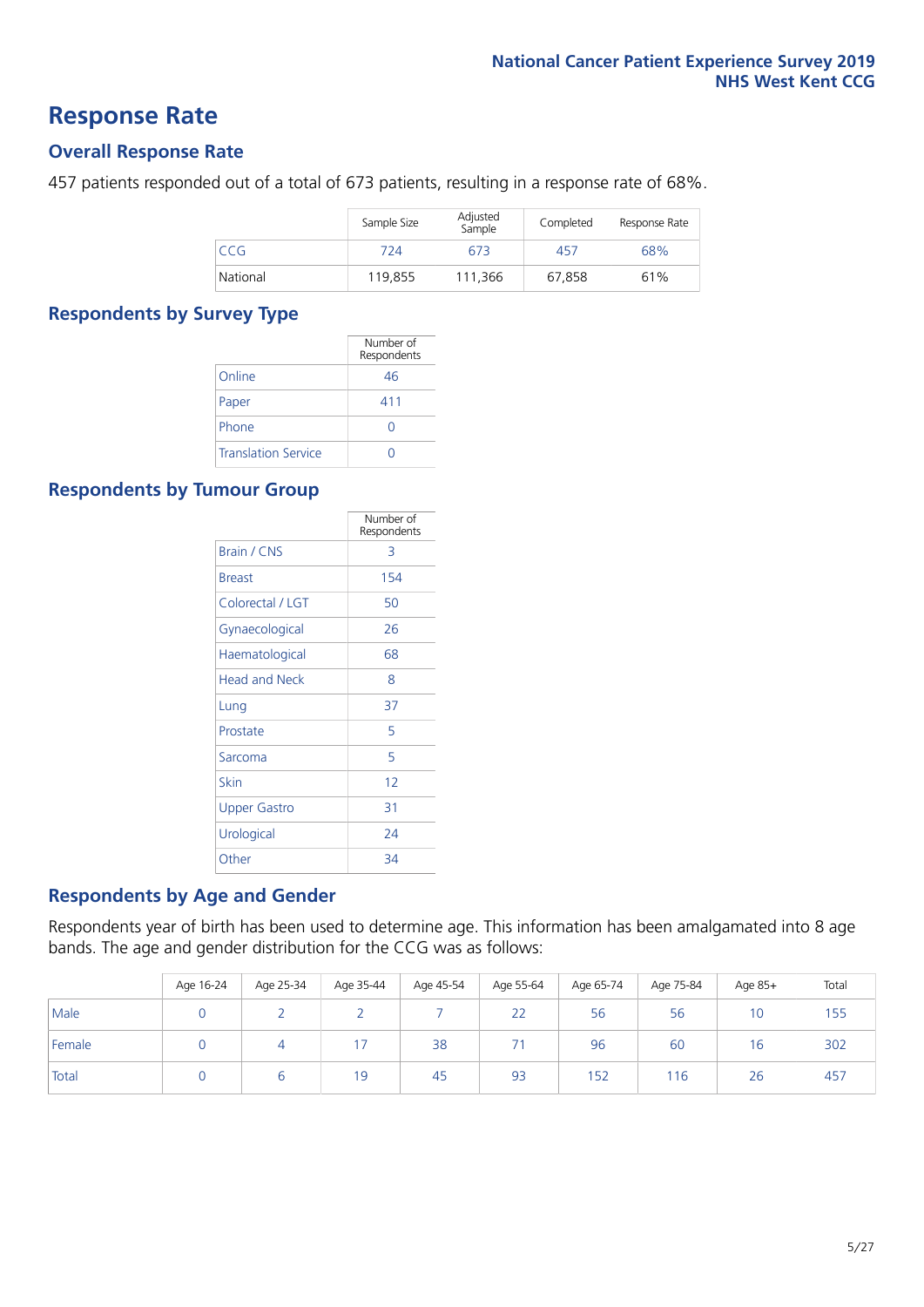# **Expected Range Charts**

| Lower Expected Range<br>Average                                                                                                                                                                                                                                                                                                                                                                                                                                                                                             |       |     | Upper Expected Range |     |     |     |            | Case Mix Adjusted Score |                   |            |          |
|-----------------------------------------------------------------------------------------------------------------------------------------------------------------------------------------------------------------------------------------------------------------------------------------------------------------------------------------------------------------------------------------------------------------------------------------------------------------------------------------------------------------------------|-------|-----|----------------------|-----|-----|-----|------------|-------------------------|-------------------|------------|----------|
| <b>SEEING YOUR GP</b><br>Q1. Saw GP once or twice before being told they needed to go to<br>hospital<br>Q2. Patient thought they were seen as soon as necessary                                                                                                                                                                                                                                                                                                                                                             | 0%    | 10% | 20%                  | 30% | 40% | 50% | 60%        | 70%                     | 80%<br>79%<br>81% |            | 90% 100% |
| <b>DIAGNOSTIC TESTS</b><br>Q5. Received all the information needed about the test<br>Q6. The length of time waiting for the test to be done was about<br>right<br>Q7. Test results explained in completely understandable way                                                                                                                                                                                                                                                                                               | $0\%$ | 10% | 20%                  | 30% | 40% | 50% | 60%        | 70%                     | 80%<br>81%        | 93%<br>86% | 90% 100% |
| <b>FINDING OUT WHAT WAS WRONG WITH YOU</b><br>Q10. Patient told they could bring a family member or friend when<br>first told they had cancer<br>Q11. Patient felt they were told sensitively that they had cancer<br>Q12. Patient completely understood the explanation of what was<br>wrong<br>Q13. Patient given easy to understand written information about<br>the type of cancer they had                                                                                                                             | $0\%$ | 10% | 20%                  | 30% | 40% | 50% | 60%        | 70%<br>72%<br>68%       | 80%<br>83%<br>76% |            | 90% 100% |
| <b>DECIDING THE BEST TREATMENT FOR YOU</b><br>Q14. Patient felt that treatment options were completely explained<br>Q15. Patient felt possible side effects were definitely explained in<br>an understandable way<br>Q16. Patient definitely given practical advice and support in dealing<br>with side effects of treatment<br>Q17. Patient definitely told about side effects that could affect<br>them in the future<br>Q18. Patient definitely involved as much as they wanted in<br>decisions about care and treatment | 0%    | 10% | 20%                  | 30% | 40% | 50% | 60%<br>61% | 70%<br>70%              | 80%<br>77%<br>84% | 86%        | 90% 100% |
| <b>CLINICAL NURSE SPECIALIST (CNS)</b><br>Q19. Patient given the name of a CNS who would support them<br>through their treatment<br>Q20. Patient found it very or quite easy to contact their CNS<br>Q21. Patient got understandable answers to important questions<br>all or most of the time                                                                                                                                                                                                                              | 0%    | 10% | 20%                  | 30% | 40% | 50% | 60%        | 70%                     | 80%<br>81%        | 90%<br>89% | 90% 100% |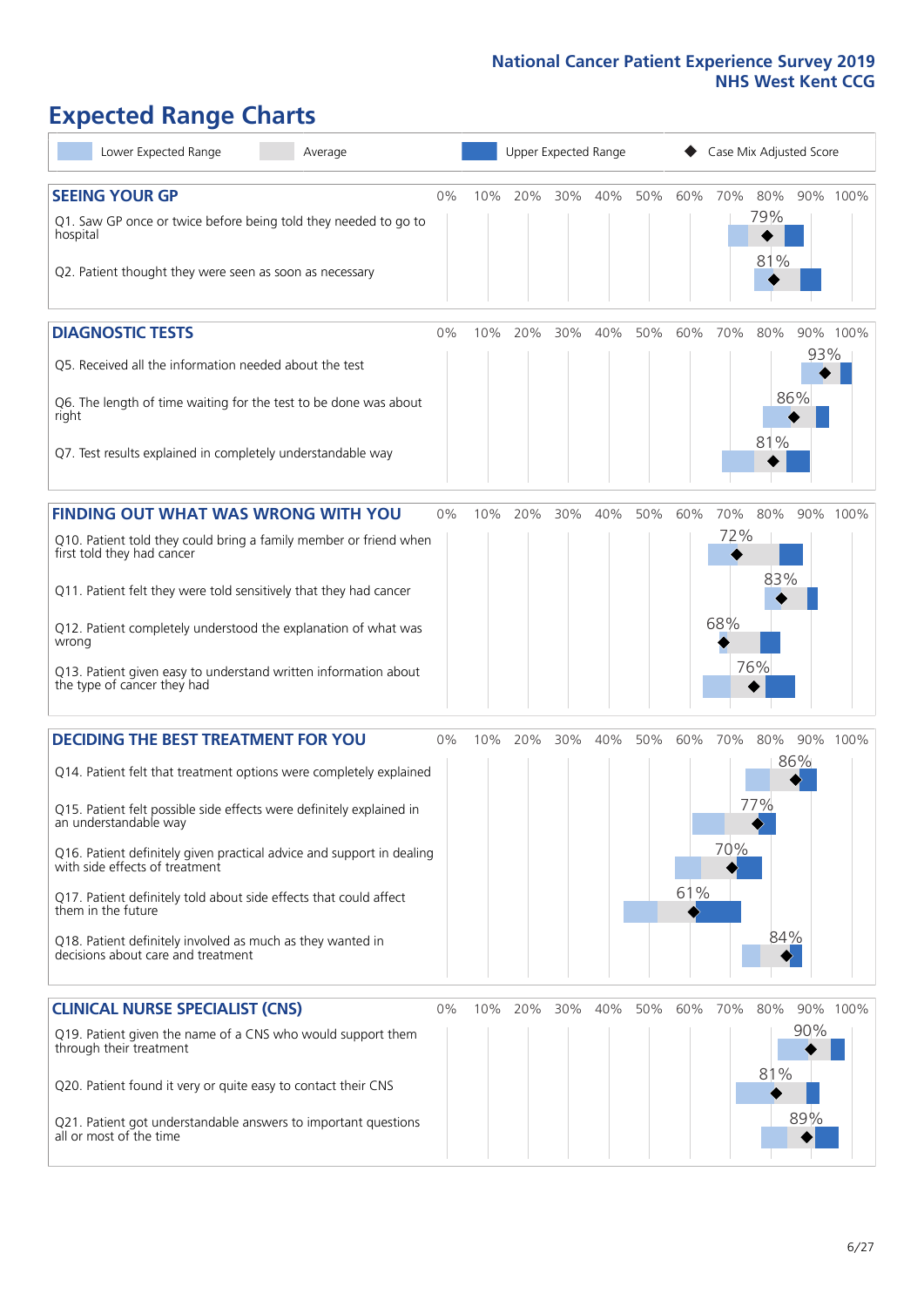# **Expected Range Charts**

| Lower Expected Range<br>Average                                                                                                                                                                                                                                                                                                                                                                                               |    |     |     |     | Upper Expected Range |     |            |            | Case Mix Adjusted Score |          |
|-------------------------------------------------------------------------------------------------------------------------------------------------------------------------------------------------------------------------------------------------------------------------------------------------------------------------------------------------------------------------------------------------------------------------------|----|-----|-----|-----|----------------------|-----|------------|------------|-------------------------|----------|
| <b>SUPPORT FOR PEOPLE WITH CANCER</b><br>Q22. Hospital staff gave information about support or self-help<br>groups for people with cancer<br>Q23. Hospital staff discussed or gave information about the impact<br>cancer could have on day to day activities<br>Q24. Hospital staff gave information on getting financial help or<br>possible benefits<br>Q25. Hospital staff told patient they could get free prescriptions | 0% | 10% | 20% | 30% | 40%                  | 50% | 60%<br>62% | 70%<br>74% | 80%<br>87%<br>84%       | 90% 100% |
| <b>OPERATIONS</b>                                                                                                                                                                                                                                                                                                                                                                                                             | 0% | 10% | 20% | 30% | 40%                  | 50% | 60%        | 70%        | 80%                     | 90% 100% |
| Q27. Beforehand, patient had all the information needed about the<br>operation                                                                                                                                                                                                                                                                                                                                                |    |     |     |     |                      |     |            |            |                         | 97%      |
| Q28. Afterwards, staff completely explained how operation had<br>gone in understandable way                                                                                                                                                                                                                                                                                                                                   |    |     |     |     |                      |     |            |            | 77%                     |          |
| <b>HOSPITAL CARE AS AN INPATIENT</b>                                                                                                                                                                                                                                                                                                                                                                                          | 0% | 10% | 20% | 30% | 40%                  | 50% | 60%        | 70%        | 80%                     | 90% 100% |
| Q30. Hospital staff didn't talk in front of patient as if patient wasn't<br>there<br>Q31. Patient had confidence and trust in all doctors treating them                                                                                                                                                                                                                                                                       |    |     |     |     |                      |     |            |            | 83%<br>86%              |          |
| Q32. Patient's family or someone close definitely felt able to talk to<br>a doctor                                                                                                                                                                                                                                                                                                                                            |    |     |     |     |                      |     |            | 74%        |                         |          |
| Q33. Patient had confidence and trust in all the ward nurses<br>treating them                                                                                                                                                                                                                                                                                                                                                 |    |     |     |     |                      |     |            |            | 79%                     |          |
| Q34. Patient thought there were always or nearly always enough<br>nurses on duty to care for them                                                                                                                                                                                                                                                                                                                             |    |     |     |     |                      |     |            | 74%<br>♦   |                         |          |
| Q35. All hospital staff asked patient what name they prefer to be<br>called by                                                                                                                                                                                                                                                                                                                                                |    |     |     |     |                      |     |            | 71%        |                         |          |
| Q36. Patient always given enough privacy when discussing<br>condition or treatment                                                                                                                                                                                                                                                                                                                                            |    |     |     |     |                      |     |            |            | 87%                     |          |
| Q37. Patient definitely found hospital staff to discuss worries or<br>fears during their inpatient visit                                                                                                                                                                                                                                                                                                                      |    |     |     |     |                      | 51% |            |            |                         |          |
| Q38. Hospital staff definitely did everything they could to help<br>control pain                                                                                                                                                                                                                                                                                                                                              |    |     |     |     |                      |     |            |            | 89%                     |          |
| Q39. Patient always felt they were treated with respect and dignity<br>while in hospital                                                                                                                                                                                                                                                                                                                                      |    |     |     |     |                      |     |            |            | 92%                     |          |
| Q40. Patient given clear written information about what should or<br>should not do after leaving hospital                                                                                                                                                                                                                                                                                                                     |    |     |     |     |                      |     |            |            | 87%                     |          |
| Q41. Hospital staff told patient who to contact if worried about<br>condition or treatment after leaving hospital                                                                                                                                                                                                                                                                                                             |    |     |     |     |                      |     |            |            | 92%                     |          |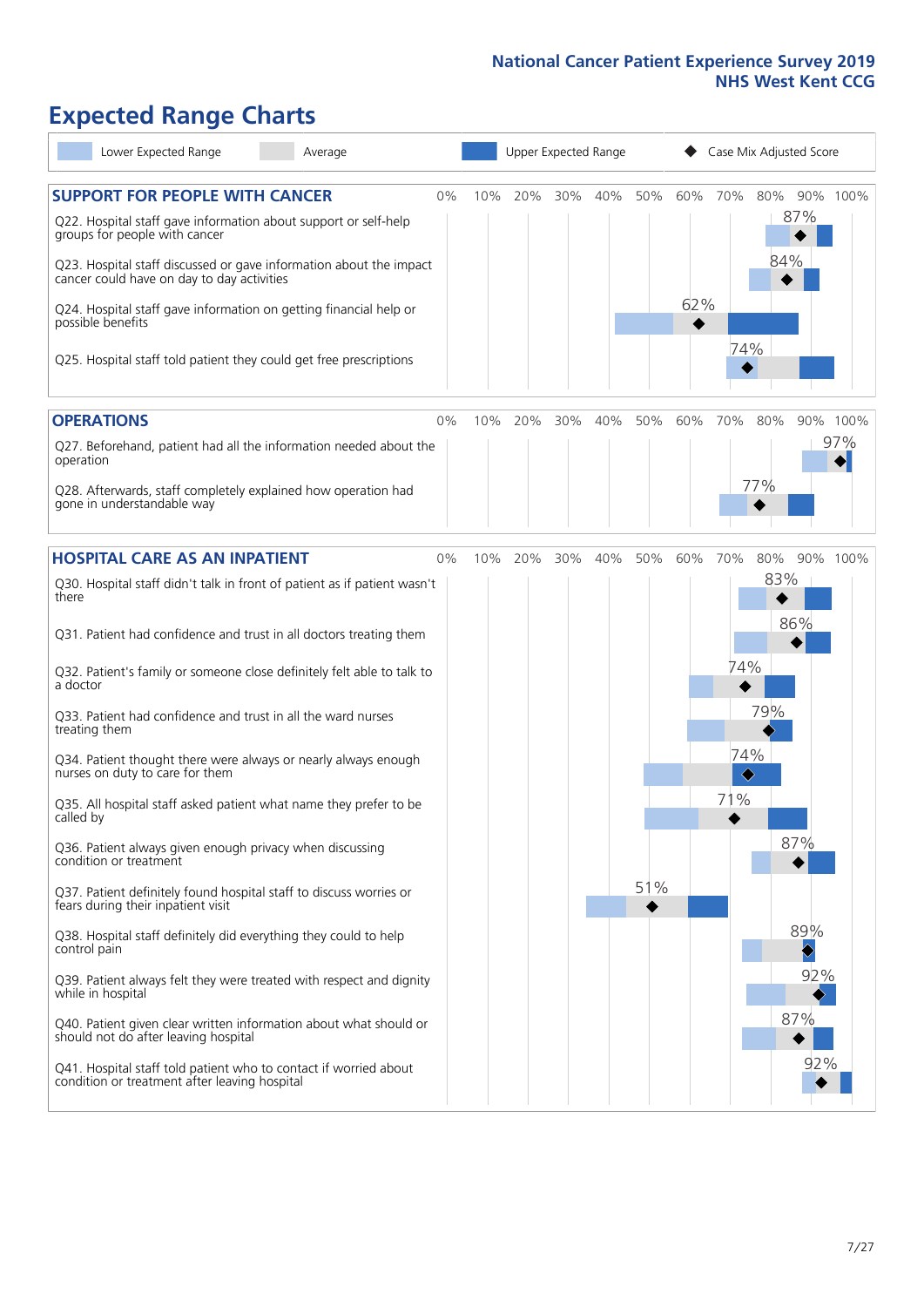# **Expected Range Charts**

| Lower Expected Range<br>Average                                                                                                                                                                                                                                                                                                                                                                                                                             |                |     |          |                 | Upper Expected Range |            |            |                          |          | Case Mix Adjusted Score |                 |
|-------------------------------------------------------------------------------------------------------------------------------------------------------------------------------------------------------------------------------------------------------------------------------------------------------------------------------------------------------------------------------------------------------------------------------------------------------------|----------------|-----|----------|-----------------|----------------------|------------|------------|--------------------------|----------|-------------------------|-----------------|
| <b>HOSPITAL CARE AS A DAY PATIENT / OUTPATIENT 0%</b><br>Q43. Patient definitely found hospital staff to discuss worries or<br>fears during their outpatient or day case visit<br>Q44. Cancer doctor had the right documents at patient's last                                                                                                                                                                                                              |                | 10% | 20%      | 30%             | 40%                  | 50%        | 60%        | 72%                      | 70% 80%  |                         | 90% 100%<br>96% |
| outpatient appointment<br>Q46. Beforehand patient completely had all information needed<br>about radiotherapy treatment<br>Q47. Patient completely given understandable information about                                                                                                                                                                                                                                                                   |                |     |          |                 |                      | 54%        |            |                          |          | 86%                     |                 |
| whether radiotherapy was working<br>Q49. Beforehand patient completely had all information needed<br>about chemotherapy treatment<br>Q50. Patient given enough information about whether                                                                                                                                                                                                                                                                    |                |     |          |                 |                      |            |            | 72%                      |          | 87%                     |                 |
| chemotherapy was working in a completely understandable way                                                                                                                                                                                                                                                                                                                                                                                                 |                |     |          |                 |                      |            |            |                          |          |                         |                 |
| <b>HOME CARE AND SUPPORT</b><br>Q51. Hospital staff definitely gave family or someone close all the<br>information needed to help care at home<br>Q52. Patient definitely given enough support from health or social<br>services during treatment<br>Q53. Patient definitely given enough support from health or social<br>services after treatment                                                                                                         | 0%             | 10% | 20%      | 30%             | 40%<br>35%           | 50%<br>46% | 60%<br>62% | 70%                      | 80%      |                         | 90% 100%        |
| <b>CARE FROM YOUR GENERAL PRACTICE</b><br>Q54. GP given enough information about patient's condition and<br>treatment<br>Q55. General practice staff definitely did everything they could to<br>support patient during treatment                                                                                                                                                                                                                            | 0%             | 10% | 20%      | 30%             | 40%                  | 50%        | 60%<br>56% | 70%                      | 80%      |                         | 90% 100%<br>96% |
| <b>YOUR OVERALL NHS CARE</b><br>Q56. Different people treating and caring for patient always work<br>well together to give best possible care<br>Q57. Patient given a care plan<br>Q58. Overall the administration of care was good or very good<br>Q59. Patient felt length of time for attending clinics and<br>appointments for cancer was about right<br>Q60. Someone discussed with patient whether they would like to<br>take part in cancer research | 0%<br>$\Omega$ | 10% | 20%<br>2 | 30%<br>30%<br>3 | 40%<br>35%<br>4      | 50%<br>5   | 60%<br>6   | 70%<br>73%  <br>66%<br>7 | 80%<br>8 | 85%<br>9                | 90% 100%<br>10  |
| Q61. Patient's average rating of care scored from very poor to very<br>good                                                                                                                                                                                                                                                                                                                                                                                 |                |     |          |                 |                      |            |            |                          |          | 8.9                     |                 |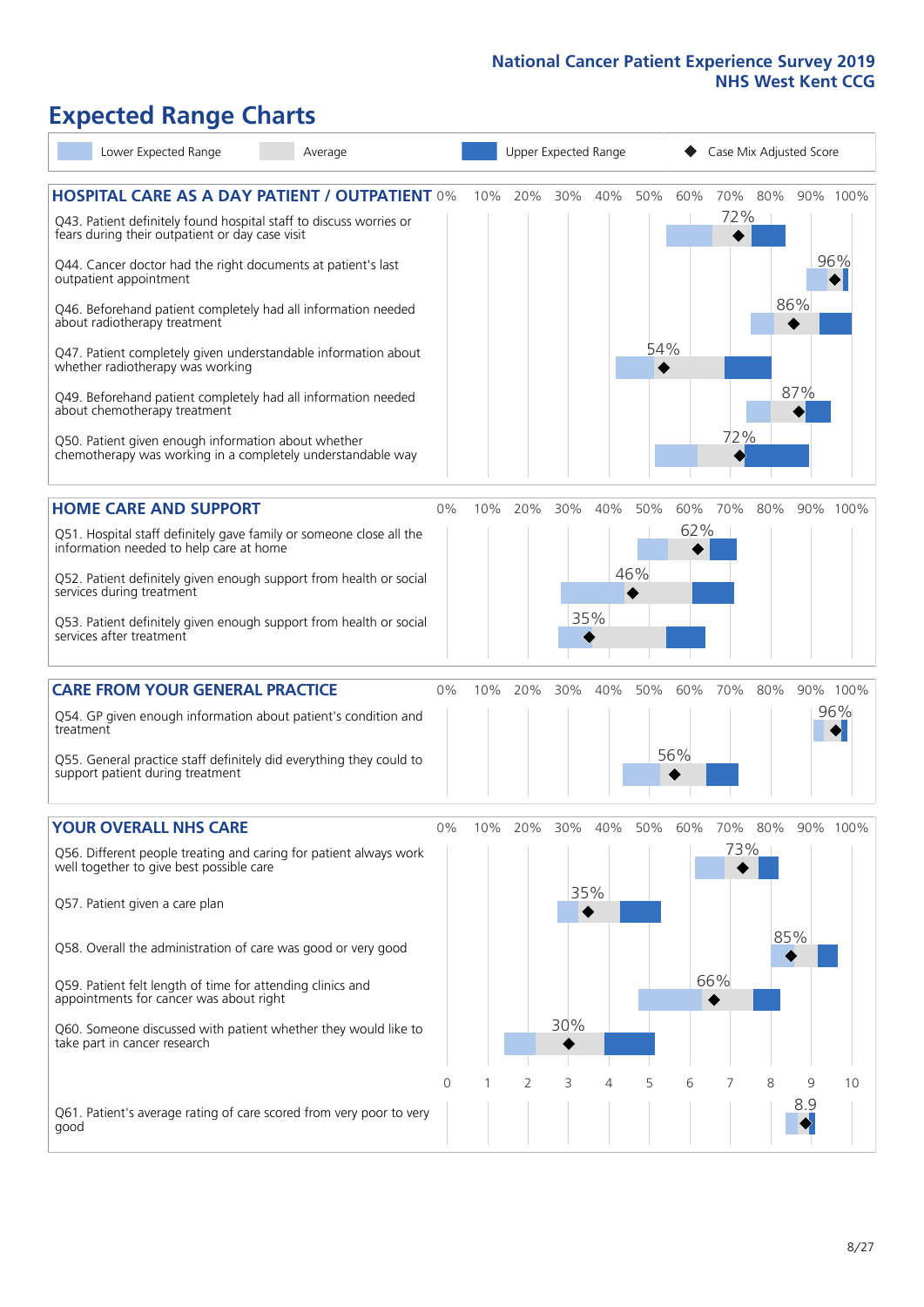# **Comparability Tables**

\* Indicates where a score has been suppressed because there are less than 21 responses.

\*\* No score available for 2018.

 $\triangle$  or  $\nabla$ 

Change 2018-2019: Indicates where 2019 score is significantly higher or lower than 2018 score Change Overall: Indicates significant change overall (2015, 2016, 2017, 2018 and 2019).

Adjusted Score below Lower Expected Range Adjusted Score between Upper and Lower Expected Ranges Adjusted Score above Upper

Expected Range

|                                                                             |           |               | Unadjusted Scores |               |                                                     |         |               | Case Mix Adjusted Scores |                                     |                   |
|-----------------------------------------------------------------------------|-----------|---------------|-------------------|---------------|-----------------------------------------------------|---------|---------------|--------------------------|-------------------------------------|-------------------|
|                                                                             | 2018<br>n | 2018<br>Score | 2019<br>n         | 2019<br>Score | $\sqrt{(\text{Change})}$ Change<br>$2018 -$<br>2019 | Overall | 2019<br>Score | Lower<br>Range           | Upper<br>Expected Expected<br>Range | National<br>Score |
| <b>SEEING YOUR GP</b>                                                       |           |               |                   |               |                                                     |         |               |                          |                                     |                   |
| Q1. Saw GP once or twice before being told they needed to go<br>to hospital | 491       | 76%           | 306               | 81%           |                                                     |         | 79%           | 74%                      | 83%                                 | 79%               |
| Q2. Patient thought they were seen as soon as necessary                     | 697       | 81%           | 448               | 81%           |                                                     |         | 81%           | 81%                      | 87%                                 | 84%               |
|                                                                             |           |               |                   |               |                                                     |         |               |                          |                                     |                   |
| DIAGNOSTIC TESTS                                                            |           |               |                   |               |                                                     |         |               |                          |                                     |                   |

| <b>PIASIVOJIJE I LJIJ</b>                                                 |      |     |     |     |  |  |     |     |     |     |  |  |  |
|---------------------------------------------------------------------------|------|-----|-----|-----|--|--|-----|-----|-----|-----|--|--|--|
| O5. Received all the information needed about the test                    | $**$ | **  | 388 | 94% |  |  | 93% | 93% | 97% | 95% |  |  |  |
| Q6. The length of time waiting for the test to be done was<br>about right | 615  | 88% | 402 | 86% |  |  | 86% | 85% | 91% | 88% |  |  |  |
| Q7. Test results explained in completely understandable way               | 622  | 77% | 401 | 81% |  |  | 81% | 76% | 84% | 80% |  |  |  |

| <b>FINDING OUT WHAT WAS WRONG WITH YOU</b>                                                      |     |     |     |     |     |     |     |     |
|-------------------------------------------------------------------------------------------------|-----|-----|-----|-----|-----|-----|-----|-----|
| Q10. Patient told they could bring a family member or friend<br>when first told they had cancer | 644 | 73% | 418 | 72% | 72% | 72% | 82% | 77% |
| Q11. Patient felt they were told sensitively that they had cancer                               | 706 | 85% | 456 | 83% | 83% | 83% | 89% | 86% |
| Q12. Patient completely understood the explanation of what<br>was wrong                         | 712 | 73% | 453 | 69% | 68% | 69% | 77% | 73% |
| Q13. Patient given easy to understand written information<br>about the type of cancer they had  | 627 | 70% | 398 | 76% | 76% | 70% | 79% | 74% |

| <b>DECIDING THE BEST TREATMENT FOR YOU</b>                                                              |      |     |     |     |  |     |     |     |     |
|---------------------------------------------------------------------------------------------------------|------|-----|-----|-----|--|-----|-----|-----|-----|
| Q14. Patient felt that treatment options were completely<br>explained                                   | 628  | 85% | 397 | 86% |  | 86% | 80% | 87% | 83% |
| Q15. Patient felt possible side effects were definitely explained<br>in an understandable way           | 689  | 75% | 441 | 77% |  | 77% | 69% | 77% | 73% |
| Q16. Patient definitely given practical advice and support in<br>dealing with side effects of treatment | 686  | 65% | 436 | 71% |  | 70% | 63% | 72% | 67% |
| Q17. Patient definitely told about side effects that could affect<br>them in the future                 | 658  | 58% | 414 | 59% |  | 61% | 52% | 62% | 57% |
| Q18. Patient definitely involved as much as they wanted in<br>decisions about care and treatment        | $**$ | **  | 446 | 84% |  | 84% | 77% | 85% | 81% |

| <b>CLINICAL NURSE SPECIALIST (CNS)</b>                                                    |     |     |     |     |  |     |     |     |     |
|-------------------------------------------------------------------------------------------|-----|-----|-----|-----|--|-----|-----|-----|-----|
| Q19. Patient given the name of a CNS who would support them<br>through their treatment    | 696 | 90% | 434 | 91% |  | 90% | 89% | 95% | 92% |
| Q20. Patient found it very or quite easy to contact their CNS                             | 572 | 84% | 365 | 82% |  | 81% | 81% | 89% | 85% |
| Q21. Patient got understandable answers to important<br>questions all or most of the time | 550 | 87% | 353 | 90% |  | 89% | 84% | 91% | 87% |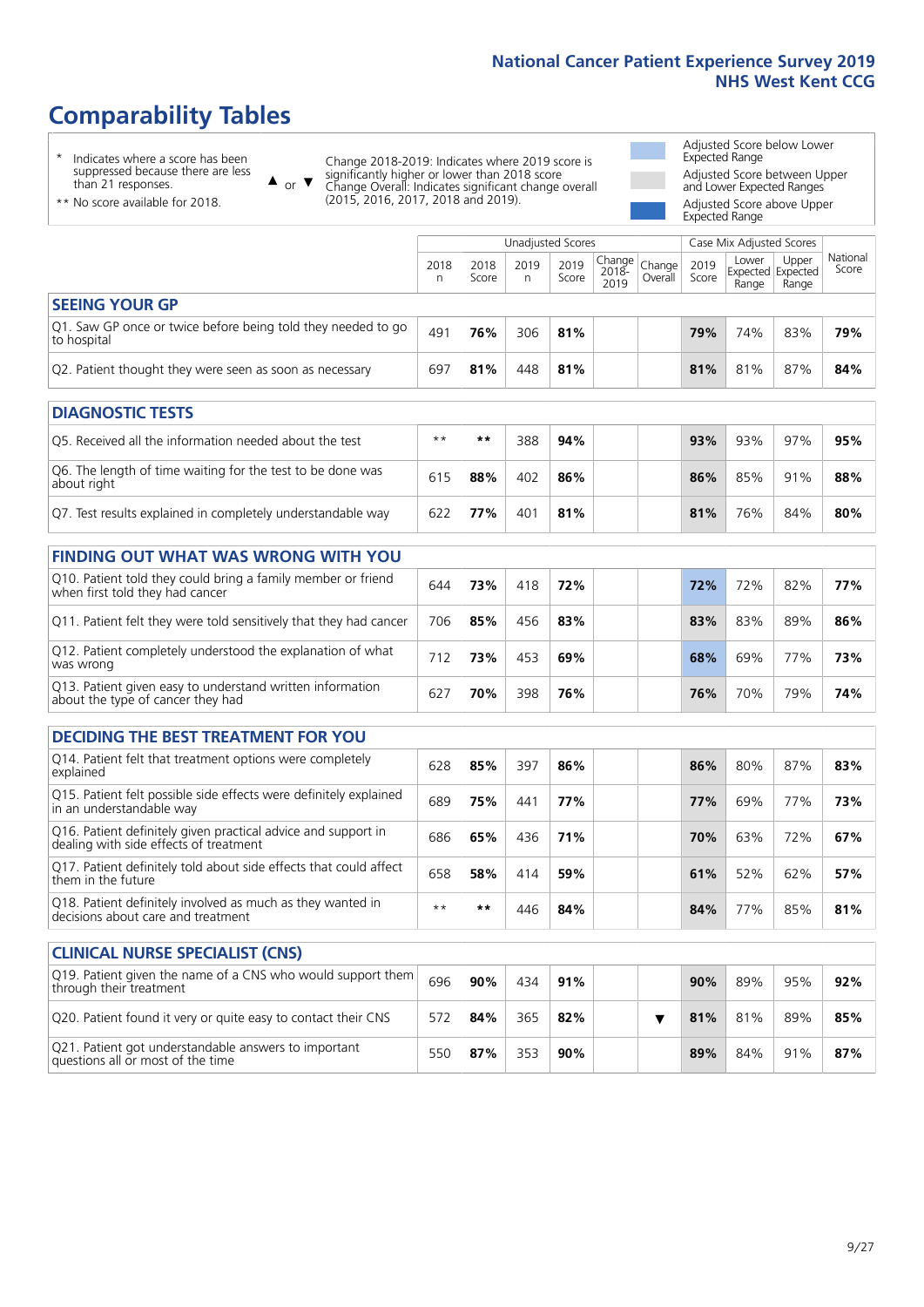# **Comparability Tables**

\* Indicates where a score has been suppressed because there are less than 21 responses.

\*\* No score available for 2018.

 $\triangle$  or  $\nabla$ 

Change 2018-2019: Indicates where 2019 score is significantly higher or lower than 2018 score Change Overall: Indicates significant change overall (2015, 2016, 2017, 2018 and 2019).

Adjusted Score below Lower Expected Range Adjusted Score between Upper and Lower Expected Ranges Adjusted Score above Upper Expected Range

|                                                                                                                   |              |               |            | <b>Unadjusted Scores</b> |                         |                   |               | Case Mix Adjusted Scores            |                |                   |
|-------------------------------------------------------------------------------------------------------------------|--------------|---------------|------------|--------------------------|-------------------------|-------------------|---------------|-------------------------------------|----------------|-------------------|
|                                                                                                                   | 2018<br>n    | 2018<br>Score | 2019<br>n. | 2019<br>Score            | Change<br>2018-<br>2019 | Change<br>Overall | 2019<br>Score | Lower<br>Expected Expected<br>Range | Upper<br>Range | National<br>Score |
| <b>SUPPORT FOR PEOPLE WITH CANCER</b>                                                                             |              |               |            |                          |                         |                   |               |                                     |                |                   |
| Q22. Hospital staff gave information about support or self-help<br>groups for people with cancer                  | 546          | 86%           | 360        | 88%                      |                         |                   | 87%           | 85%                                 | 91%            | 88%               |
| Q23. Hospital staff discussed or gave information about the<br>impact cancer could have on day to day activities  | 471          | 80%           | 307        | 84%                      |                         |                   | 84%           | 80%                                 | 88%            | 84%               |
| Q24. Hospital staff gave information on getting financial help or<br>possible benefits                            | 334          | 61%           | 212        | 63%                      |                         |                   | 62%           | 56%                                 | 69%            | 63%               |
| Q25. Hospital staff told patient they could get free prescriptions                                                | 321          | 82%           | 214        | 75%                      |                         |                   | 74%           | 77%                                 | 87%            | 82%               |
| <b>OPERATIONS</b>                                                                                                 |              |               |            |                          |                         |                   |               |                                     |                |                   |
| Q27. Beforehand, patient had all the information needed about<br>the operation                                    | 366          | 96%           | 250        | 97%                      |                         |                   | 97%           | 94%                                 | 99%            | 96%               |
| Q28. Afterwards, staff completely explained how operation had<br>gone in understandable way                       | 365          | 77%           | 247        | 77%                      |                         |                   | 77%           | 74%                                 | 84%            | 79%               |
| <b>HOSPITAL CARE AS AN INPATIENT</b>                                                                              |              |               |            |                          |                         |                   |               |                                     |                |                   |
| Q30. Hospital staff didn't talk in front of patient as if patient<br>wasn't there                                 | $* *$        | $***$         | 233        | 84%                      |                         |                   | 83%           | 79%                                 | 88%            | 84%               |
| Q31. Patient had confidence and trust in all doctors treating<br>them                                             | $\star\star$ | **            | 235        | 86%                      |                         |                   | 86%           | 79%                                 | 88%            | 84%               |
| Q32. Patient's family or someone close definitely felt able to talk<br>to a doctor                                | $* *$        | **            | 193        | 74%                      |                         |                   | 74%           | 66%                                 | 78%            | 72%               |
| Q33. Patient had confidence and trust in all the ward nurses<br>treating them                                     | $\star\star$ | **            | 236        | 79%                      |                         |                   | 79%           | 69%                                 | 80%            | 74%               |
| Q34. Patient thought there were always or nearly always<br>enough nurses on duty to care for them                 | $* *$        | $***$         | 235        | 75%                      |                         |                   | 74%           | 58%                                 | 71%            | 64%               |
| Q35. All hospital staff asked patient what name they prefer to<br>be called by                                    | $***$        | **            | 229        | 70%                      |                         |                   | 71%           | 62%                                 | 79%            | 71%               |
| Q36. Patient always given enough privacy when discussing<br>condition or treatment                                | $\star\star$ | **            | 234        | 87%                      |                         |                   | 87%           | 80%                                 | 89%            | 85%               |
| Q37. Patient definitely found hospital staff to discuss worries or<br>fears during their inpatient visit          | $**$         | **            | 166        | 51%                      |                         |                   | 51%           | 44%                                 | 59%            | 52%               |
| Q38. Hospital staff definitely did everything they could to help<br>control pain                                  | $* *$        | **            | 212        | 90%                      |                         |                   | 89%           | 78%                                 | 88%            | 83%               |
| Q39. Patient always felt they were treated with respect and<br>dignity while in hospital                          | $\star\star$ | **            | 234        | 92%                      |                         |                   | 92%           | 84%                                 | 92%            | 88%               |
| Q40. Patient given clear written information about what should<br>or should not do after leaving hospital         | $* *$        | **            | 217        | 87%                      |                         |                   | 87%           | 81%                                 | 91%            | 86%               |
| Q41. Hospital staff told patient who to contact if worried about<br>condition or treatment after leaving hospital | $**$         | **            | 226        | 92%                      |                         |                   | 92%           | 91%                                 | 97%            | 94%               |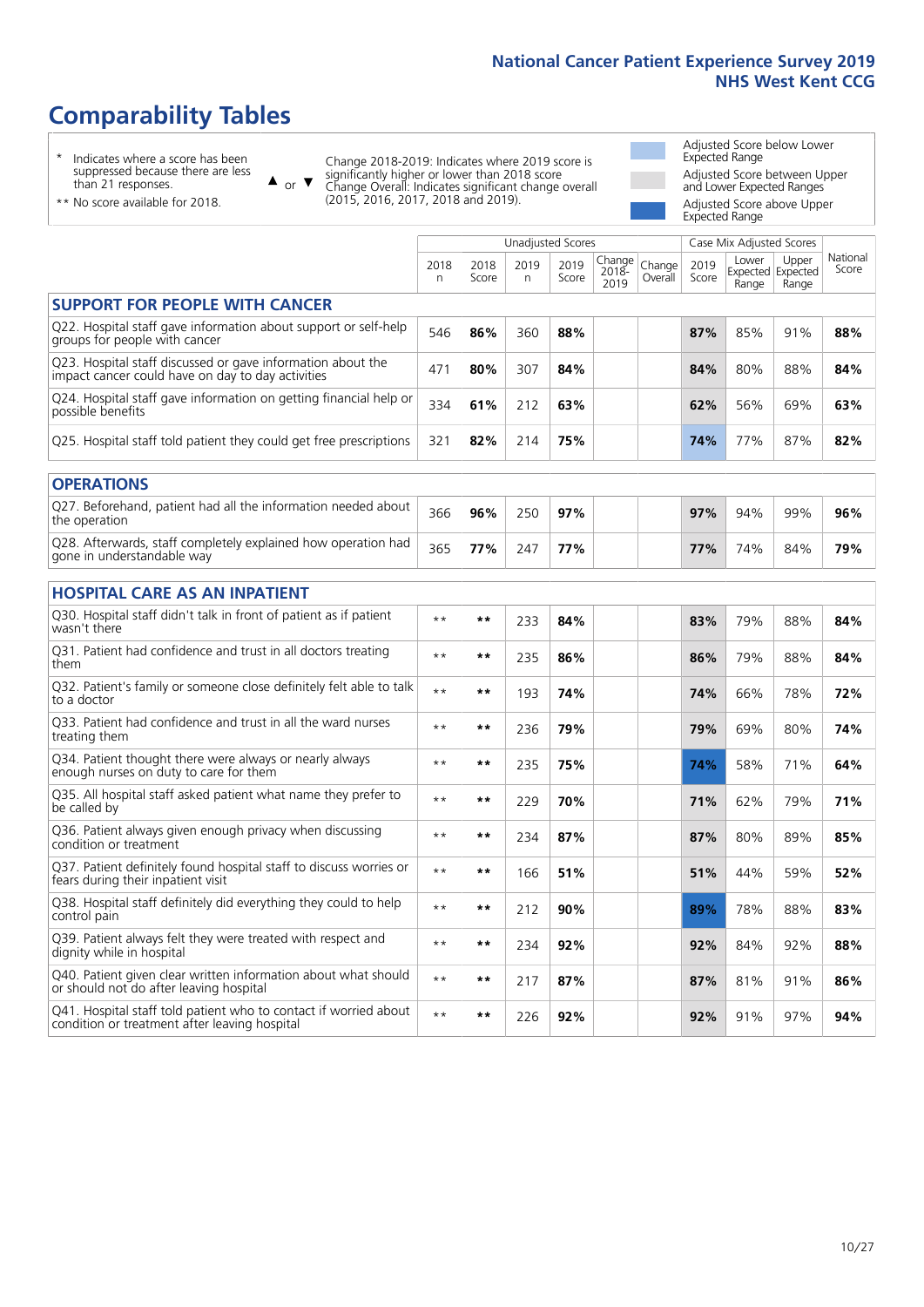Unadjusted Scores **Case Mix Adjusted Scores** 

# **Comparability Tables**

\* Indicates where a score has been suppressed because there are less than 21 responses.

 $\triangle$  or  $\nabla$ 

Change 2018-2019: Indicates where 2019 score is significantly higher or lower than 2018 score Change Overall: Indicates significant change overall (2015, 2016, 2017, 2018 and 2019).

Adjusted Score below Lower Expected Range Adjusted Score between Upper and Lower Expected Ranges Adjusted Score above Upper Expected Range

|  | ** No score available for 2018. |  |
|--|---------------------------------|--|
|  |                                 |  |

|                                                                                                                       | 2018<br>n | 2018<br>Score | 2019<br>n. | 2019<br>Score | Change<br>$2018 -$<br>2019 | Change<br>Overall | 2019<br>Score | Lower<br>Range | Upper<br>Expected Expected<br>Range | National<br>Score |
|-----------------------------------------------------------------------------------------------------------------------|-----------|---------------|------------|---------------|----------------------------|-------------------|---------------|----------------|-------------------------------------|-------------------|
| <b>HOSPITAL CARE AS A DAY PATIENT / OUTPATIENT</b>                                                                    |           |               |            |               |                            |                   |               |                |                                     |                   |
| Q43. Patient definitely found hospital staff to discuss worries or<br>fears during their outpatient or day case visit | 520       | 72%           | 343        | 72%           |                            |                   | 72%           | 66%            | 75%                                 | 71%               |
| Q44. Cancer doctor had the right documents at patient's last<br>outpatient appointment                                | 614       | 96%           | 406        | 96%           |                            |                   | 96%           | 94%            | 98%                                 | 96%               |
| Q46. Beforehand patient completely had all information needed<br>about radiotherapy treatment                         | 214       | 89%           | 147        | 86%           |                            |                   | 86%           | 81%            | 92%                                 | 86%               |
| Q47. Patient completely given understandable information<br>about whether radiotherapy was working                    | 177       | 61%           | 122        | 52%           |                            |                   | 54%           | 51%            | 69%                                 | 60%               |
| Q49. Beforehand patient completely had all information needed<br>about chemotherapy treatment                         | 369       | 85%           | 268        | 87%           |                            |                   | 87%           | 80%            | 89%                                 | 84%               |
| Q50. Patient given enough information about whether<br>chemotherapy was working in a completely understandable way    | 334       | 65%           | 248        | 71%           |                            |                   | 72%           | 62%            | 73%                                 | 68%               |
| <b>HOME CARE AND SUPPORT</b>                                                                                          |           |               |            |               |                            |                   |               |                |                                     |                   |
| Q51. Hospital staff definitely gave family or someone close all<br>the information needed to help care at home        | 568       | 59%           | 352        | 61%           |                            |                   | 62%           | 55%            | 65%                                 | 60%               |
| Q52. Patient definitely given enough support from health or<br>social services during treatment                       | 350       | 50%           | 204        | 47%           |                            |                   | 46%           | 44%            | 61%                                 | 52%               |
| Q53. Patient definitely given enough support from health or<br>social services after treatment                        | 203       | 45%           | 115        | 35%           |                            |                   | 35%           | 36%            | 54%                                 | 45%               |
| <b>CARE FROM YOUR GENERAL PRACTICE</b>                                                                                |           |               |            |               |                            |                   |               |                |                                     |                   |
| Q54. GP given enough information about patient's condition<br>and treatment                                           | 631       | 96%           | 387        | 96%           |                            |                   | 96%           | 93%            | 97%                                 | 95%               |
| Q55. General practice staff definitely did everything they could<br>to support patient during treatment               | 518       | 62%           | 298        | 56%           |                            |                   | 56%           | 53%            | 64%                                 | 58%               |
| <b>YOUR OVERALL NHS CARE</b>                                                                                          |           |               |            |               |                            |                   |               |                |                                     |                   |
| Q56. Different people treating and caring for patient always<br>work well together to give best possible care         | $* *$     | **            | 428        | 73%           |                            |                   | 73%           | 69%            | 77%                                 | 73%               |
| Q57. Patient given a care plan                                                                                        | 547       | 34%           | 351        | 34%           |                            |                   | 35%           | 32%            | 43%                                 | 38%               |
| Q58. Overall the administration of care was good or very good                                                         | 714       | 87%           | 443        | 85%           |                            | ▼                 | 85%           | 86%            | 92%                                 | 89%               |
| Q59. Patient felt length of time for attending clinics and<br>appointments for cancer was about right                 | 712       | 68%           | 439        | 65%           |                            |                   | 66%           | 63%            | 76%                                 | 69%               |
| Q60. Someone discussed with patient whether they would like<br>to take part in cancer research                        | 683       | 26%           | 413        | 30%           |                            |                   | 30%           | 22%            | 39%                                 | 30%               |
| Q61. Patient's average rating of care scored from very poor to<br>very good                                           | 703       | 8.8           | 435        | 8.9           |                            |                   | 8.9           | 8.7            | 8.9                                 | 8.8               |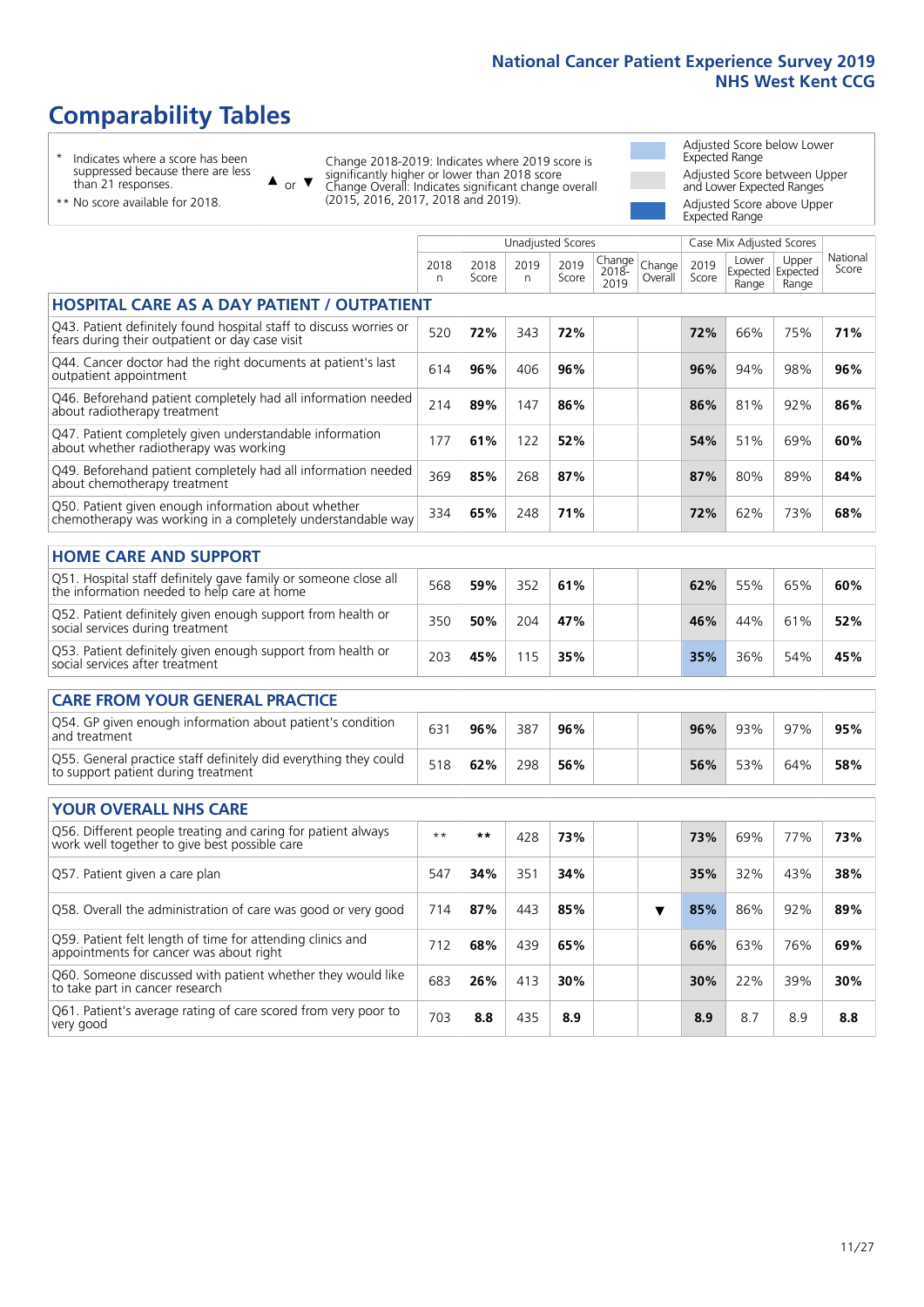# **Tumour Type Tables**

- \* Indicates where a score has been suppressed because there are less than 21 responses.
- n.a. Indicates that there were no respondents for that tumour group.

| <b>SEEING YOUR GP</b>                           |                                                                  |              |               |            |                     |                 |                  |      | Tumour Group |         |      |                 |                                 |                                                 |                |
|-------------------------------------------------|------------------------------------------------------------------|--------------|---------------|------------|---------------------|-----------------|------------------|------|--------------|---------|------|-----------------|---------------------------------|-------------------------------------------------|----------------|
|                                                 |                                                                  | Brain<br>CNS | <b>Breast</b> | Colorectal | ত<br>aecologic<br>Š | Haematological  | Head and<br>Neck | Lung | Prostate     | Sarcoma | Skin | Upper<br>Gastro | $\overline{\sigma}$<br>rologica | Other                                           | All<br>Cancers |
| Q1. Saw GP once or twice before being told they | CCG                                                              | n.a.         |               | 95% 73%    |                     | 54%             | $\star$          | 70%  | $\star$      | $\star$ |      | 86%             |                                 | 90% 81%                                         |                |
| needed to go to hospital                        | National 59% 94% 75% 77% 67% 79% 71% 82% 71% 90% 74% 83% 74% 79% |              |               |            |                     |                 |                  |      |              |         |      |                 |                                 |                                                 |                |
| Q2. Patient thought they were seen as soon as   | <b>CCG</b>                                                       | $\star$      |               |            |                     | 87% 86% 85% 72% | $\star$          | 68%  | $\star$      | $\star$ |      |                 |                                 | 87% 79% 76% 81%                                 |                |
| necessary                                       | National                                                         | 79%          |               |            |                     |                 |                  |      |              |         |      |                 |                                 | 89% 83% 81% 82% 81% 84% 86% 69% 85% 79% 85% 79% | 84%            |

#### **DIAGNOSTIC TESTS** Tumour Group

|                                                   |                                                                  | Brain   | <b>Breast</b> | Colorectal<br>LGT | $\overline{\sigma}$<br>Gynaecologic | Haematological | Head and<br>Neck | Lung | Prostate | Sarcoma                 | Skin | Upper<br>Gastro | rological                                               | Other | All<br>Cancers |
|---------------------------------------------------|------------------------------------------------------------------|---------|---------------|-------------------|-------------------------------------|----------------|------------------|------|----------|-------------------------|------|-----------------|---------------------------------------------------------|-------|----------------|
| Q5. Received all the information needed about     | CCG                                                              | $\star$ |               | 95% 93%           | 96%                                 | 92%            | $\star$          | 97%  | $\star$  | $\star$                 |      |                 | 96% 91% 97% 94%                                         |       |                |
| the test                                          | National                                                         | 93%     |               | 95% 95%           |                                     |                |                  |      |          | 93% 95% 93% 95% 95% 93% | 96%  | 95%             |                                                         |       | 95% 95% 95%    |
| Q6. The length of time waiting for the test to be | <b>CCG</b>                                                       | $\star$ |               | 87% 91%           | 92%                                 | 83%            | $\star$          | 83%  | $\star$  | $\star$                 |      |                 | 92% 83% 81% 86%                                         |       |                |
| done was about right                              | National                                                         |         |               |                   |                                     |                |                  |      |          |                         |      |                 | 84% 91% 88% 86% 89% 88% 87% 87% 81% 87% 84% 87% 86% 88% |       |                |
| Q7. Test results explained in completely          | <b>CCG</b>                                                       | $\star$ |               | 84% 83% 88% 73%   |                                     |                | $\star$          | 89%  | $\star$  | $\star$                 |      |                 | 85% 79% 77% 81%                                         |       |                |
| understandable way                                | National 71% 83% 82% 77% 77% 79% 80% 80% 78% 84% 75% 80% 76% 80% |         |               |                   |                                     |                |                  |      |          |                         |      |                 |                                                         |       |                |

| <b>FINDING OUT WHAT WAS WRONG WITH YOU</b>        |            |         |               |                        |                |                    |                        |         | <b>Tumour Group</b> |         |         |                 |            |         |                |
|---------------------------------------------------|------------|---------|---------------|------------------------|----------------|--------------------|------------------------|---------|---------------------|---------|---------|-----------------|------------|---------|----------------|
|                                                   |            | Brain   | <b>Breast</b> | olorectal.<br>LGT<br>Û | Gynaecological | aematological<br>Ĩ | ad and<br>Neck<br>Head | Lung    | Prostate            | Sarcoma | Skin    | Upper<br>Gastro | Irological | Other   | All<br>Cancers |
| Q10. Patient told they could bring a family       | CCG        | $\star$ | $80\%$        | 83%                    | 82%            | 55%                | $\star$                | 66%     | $\star$             | $\star$ | $\star$ | 52%             | 87%        | 61% 72% |                |
| member or friend when first told they had cancer  | National   | 85%     | 82%           | 82%                    | 71%            | 71%                | 71%                    | 77%     | 79%                 | 73%     | 69%     | 76%             | 73%        | 75%     | 77%            |
| Q11. Patient felt they were told sensitively that | CCG        | $\star$ | 91%           | 90%                    | 88%            | 78%                | $\star$                | 81%     | $\star$             | $\star$ | $\star$ | 58%             | 79%        | 79%     | 83%            |
| they had cancer                                   | National   | 79%     |               |                        | 89% 87% 82%    | 84% 87%            |                        | 83% 86% |                     | 84%     | 89%     | 81%             |            | 84% 83% | 86%            |
| Q12. Patient completely understood the            | <b>CCG</b> | $\star$ | 71%           | 73%                    | 73%            | 54%                | $\star$                | 74%     | $\star$             | $\star$ |         | 71%             |            | 83% 71% | 69%            |
| explanation of what was wrong                     | National   | 66%     | 77%           | 79%                    | 73%            | 60%                |                        | 78% 76% | 79%                 | 67%     | 80%     | 70%             | 77%        | 70%     | 73%            |
| Q13. Patient given easy to understand written     | CCG        | $\star$ | 81%           | 75%                    | 78%            | 71%                | $\star$                | 73%     | $\star$             | $\star$ | $\star$ | 64%             | $\star$    | 77%     | 76%            |
| information about the type of cancer they had     | National   | 66%     | 78%           | 73%                    | 71%            | 76%                | 69%                    | 67% 83% |                     |         | 67% 84% | 67%             | 74%        | 65%     | 74%            |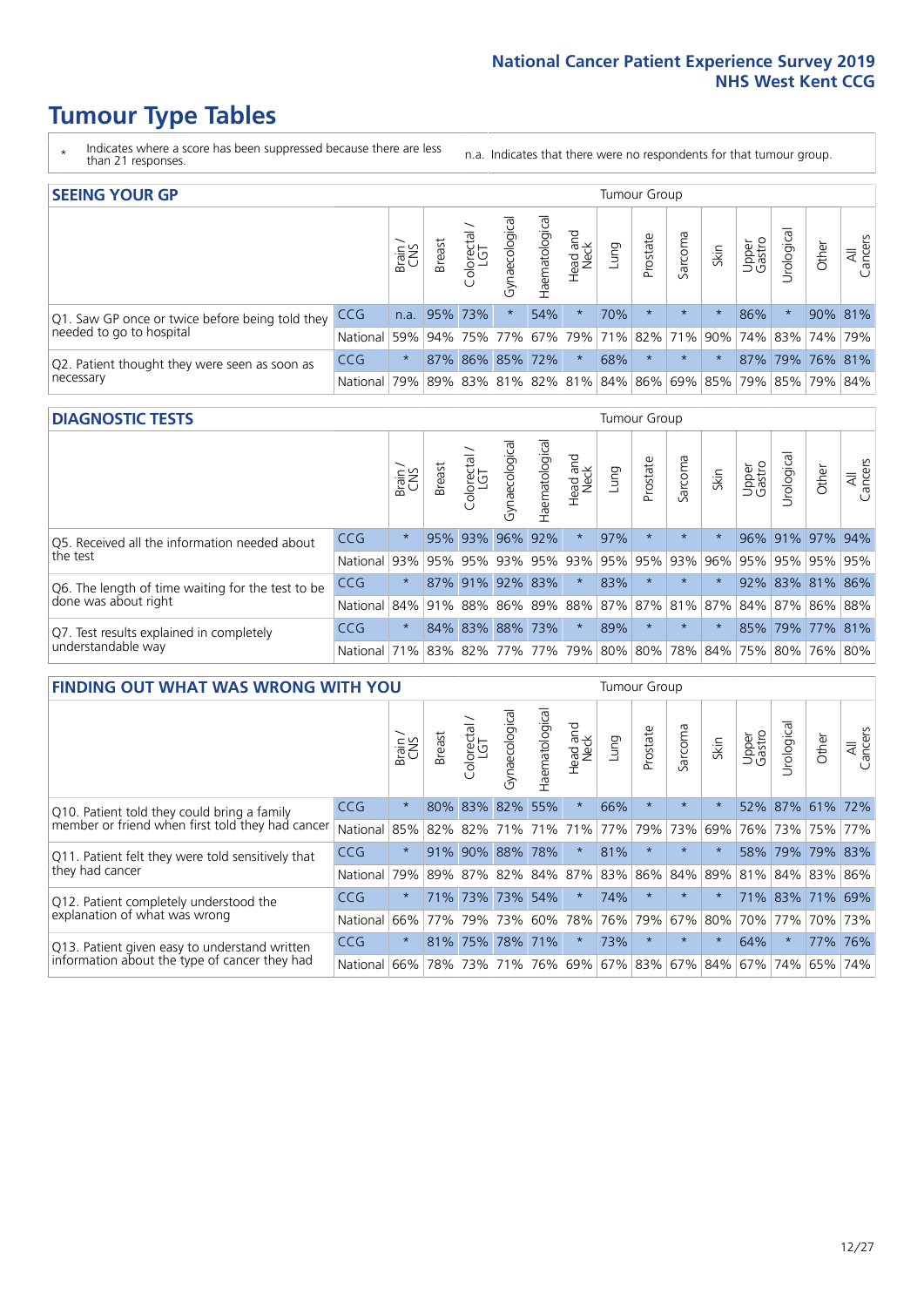# **Tumour Type Tables**

- \* Indicates where a score has been suppressed because there are less than 21 responses.
- n.a. Indicates that there were no respondents for that tumour group.

| <b>DECIDING THE BEST TREATMENT FOR YOU</b>         |            |         |               |                       |                |                |                        |      | <b>Tumour Group</b> |                                     |         |                 |            |                 |                |
|----------------------------------------------------|------------|---------|---------------|-----------------------|----------------|----------------|------------------------|------|---------------------|-------------------------------------|---------|-----------------|------------|-----------------|----------------|
|                                                    |            | Brain   | <b>Breast</b> | olorectal<br>LGT<br>Ũ | Gynaecological | Haematological | ad and<br>Neck<br>Head | Lung | Prostate            | Sarcoma                             | Skin    | Upper<br>Gastro | Jrological | Other           | All<br>Cancers |
| Q14. Patient felt that treatment options were      | CCG        | $\star$ | 91%           | 86%                   | 96%            | 85%            | $\star$                | 88%  | $\star$             | $\star$                             |         | 73%             | $\star$    | 76%             | 86%            |
| completely explained                               | National   | 85%     | 85%           | 85%                   |                | 85% 82%        | 87%                    | 84%  | 83%                 | 83%                                 | 89%     | 81%             | 83%        | 79% 83%         |                |
| Q15. Patient felt possible side effects were       | <b>CCG</b> | $\star$ | 78%           | 76%                   | 92%            | 171%           | $\star$                | 73%  | $\star$             | $\star$                             |         | 80%             | 74%        | 175%            | 77%            |
| definitely explained in an understandable way      | National   | 69%     | 74%           | 76%                   | 75%            | 69%            | 73%                    |      | 74% 73%             | 73%                                 | 77%     | 72%             | 71%        | 70% 73%         |                |
| Q16. Patient definitely given practical advice and | <b>CCG</b> | $\star$ | 74%           |                       | 82% 85%        | 60%            | $\star$                | 75%  | $\star$             | $\star$                             |         |                 |            | 55% 71% 61% 71% |                |
| support in dealing with side effects of treatment  | National   | 63%     | 70%           | 70%                   |                | 69% 65%        | 70%                    | 69%  | 65%                 | 66%                                 | 71%     | 66%             |            | 63% 64%         | 67%            |
| Q17. Patient definitely told about side effects    | <b>CCG</b> | $\star$ | 62%           | 62%                   | 88%            | 50%            | $\star$                | 50%  | $\star$             | $\star$                             | $\star$ | 40%             |            | 59% 61%         | 59%            |
| that could affect them in the future               | National   | 62%     | 57%           | 59%                   |                | 56% 51%        | 64%                    | 56%  | 66%                 | 54%                                 | 66%     | 53%             |            | 56% 52%         | 57%            |
| Q18. Patient definitely involved as much as they   | CCG        | $\star$ | 90%           |                       | 84% 92% 72%    |                | $\star$                | 85%  | $\star$             | $\star$                             | $\ast$  | 77%             |            | 88% 73% 84%     |                |
| wanted in decisions about care and treatment       | National   | 79%     |               |                       |                |                |                        |      |                     | 81% 83% 81% 80% 81% 81% 84% 81% 87% |         | 79%             |            | 79% 78% 81%     |                |

#### **CLINICAL NURSE SPECIALIST (CNS)** Tumour Group

|                                             |          | Brain                                           | <b>Breast</b>   | Colorectal<br>LGT | Gynaecologica | శా<br>aematologi | Head and<br>Neck | Lung        | Prostate | Sarcoma | Skin    | Upper<br>Gastro | $\sigma$<br>rologica | Other           | All<br>Cancers |
|---------------------------------------------|----------|-------------------------------------------------|-----------------|-------------------|---------------|------------------|------------------|-------------|----------|---------|---------|-----------------|----------------------|-----------------|----------------|
| Q19. Patient given the name of a CNS who    | CCG      | $\star$                                         |                 | 95% 94%           | 92%           | 78%              | $\star$          | 97%         |          | $\star$ |         |                 |                      | 82% 87% 97% 91% |                |
| would support them through their treatment  | National | 95%                                             | 95%             | 92%               | 95%           | 92%              | 91%              | 94% 91%     |          | 91% 91% |         | 93%             | 85%                  | 89%             | 92%            |
| Q20. Patient found it very or quite easy to | CCG      | $\star$                                         |                 | 82% 80%           | 90%           | 83%              | $\star$          | 96%         | $\star$  | $\star$ | $\star$ | 78%             |                      |                 | 77% 82%        |
| contact their CNS                           | National |                                                 | 86% 84% 88% 85% |                   |               | 87%              |                  | 86% 86% 80% |          |         |         | 86% 90% 85% 83% |                      | 83%             | 85%            |
| Q21. Patient got understandable answers to  | CCG      | $\star$                                         |                 |                   | 91% 95% 95%   | 89%              | $\star$          | 89%         | $\star$  | $\star$ | $\star$ | 77%             | $\star$              |                 | 79% 90%        |
| important questions all or most of the time | National | 82% 87% 89% 86% 89% 88% 86% 87% 87% 93% 86% 87% |                 |                   |               |                  |                  |             |          |         |         |                 |                      | 86%             | 87%            |

| <b>SUPPORT FOR PEOPLE WITH CANCER</b>                                                             |            |         |               |            |                |                |                        |             | <b>Tumour Group</b> |         |         |                 |            |         |                |
|---------------------------------------------------------------------------------------------------|------------|---------|---------------|------------|----------------|----------------|------------------------|-------------|---------------------|---------|---------|-----------------|------------|---------|----------------|
|                                                                                                   |            | Brain   | <b>Breast</b> | Colorectal | Gynaecological | Haematological | ad and<br>Neck<br>Head | Lung        | Prostate            | Sarcoma | Skin    | Upper<br>Gastro | Jrological | Other   | All<br>Cancers |
| Q22. Hospital staff gave information about                                                        | <b>CCG</b> | $\star$ | 94%           | 89%        | $\star$        | 76%            | $\ast$                 | 100%        | $\star$             | $\star$ | $\star$ | 78%             | $\star$    | 75%     | 88%            |
| support or self-help groups for people with<br>cancer                                             | National   | 92%     | 92%           | 88%        | 87%            | 86%            | 88%                    | 87%         | 91%                 | 86%     | 90%     | 88%             | 81%        | 83%     | 88%            |
| Q23. Hospital staff discussed or gave information<br>about the impact cancer could have on day to | CCG        | $\star$ | 88%           | 83%        | $\star$        | 74%            | $\star$                | 91%         | $\star$             | $\star$ | $\star$ | 87%             | $\star$    | 70%     | 84%            |
| day activities                                                                                    | National   | 84%     | 86%           | 85%        | 82%            | 84%            | 84%                    | 83%         | 88%                 | 81%     | 86%     | 83%             | 78%        | 79%     | 84%            |
| Q24. Hospital staff gave information on getting                                                   | CCG        | $\star$ | 71%           | 70%        | $\star$        | 43%            | $\ast$                 | $\star$     | $\star$             | $\star$ | n.a.    | $\star$         | $\star$    | $\ast$  | 63%            |
| financial help or possible benefits                                                               | National   | 78%     | 68%           | 61%        | 66%            | 61%            | 67%                    | 72%         | 55%                 | 64%     | 60%     | 64%             | 47%        | 59%     | 63%            |
| Q25. Hospital staff told patient they could get                                                   | CCG        | $\star$ | 73%           | 88%        | $\star$        | 68%            | $\star$                | $\star$     | $\star$             | $\star$ |         | $\star$         | $\star$    | $\star$ | 75%            |
| free prescriptions                                                                                | National   | 82%     | 81%           | 83%        | 79%            | 87%            |                        | 84% 86% 80% |                     | 78%     | 71%     | 84%             | 73%        | 81%     | 82%            |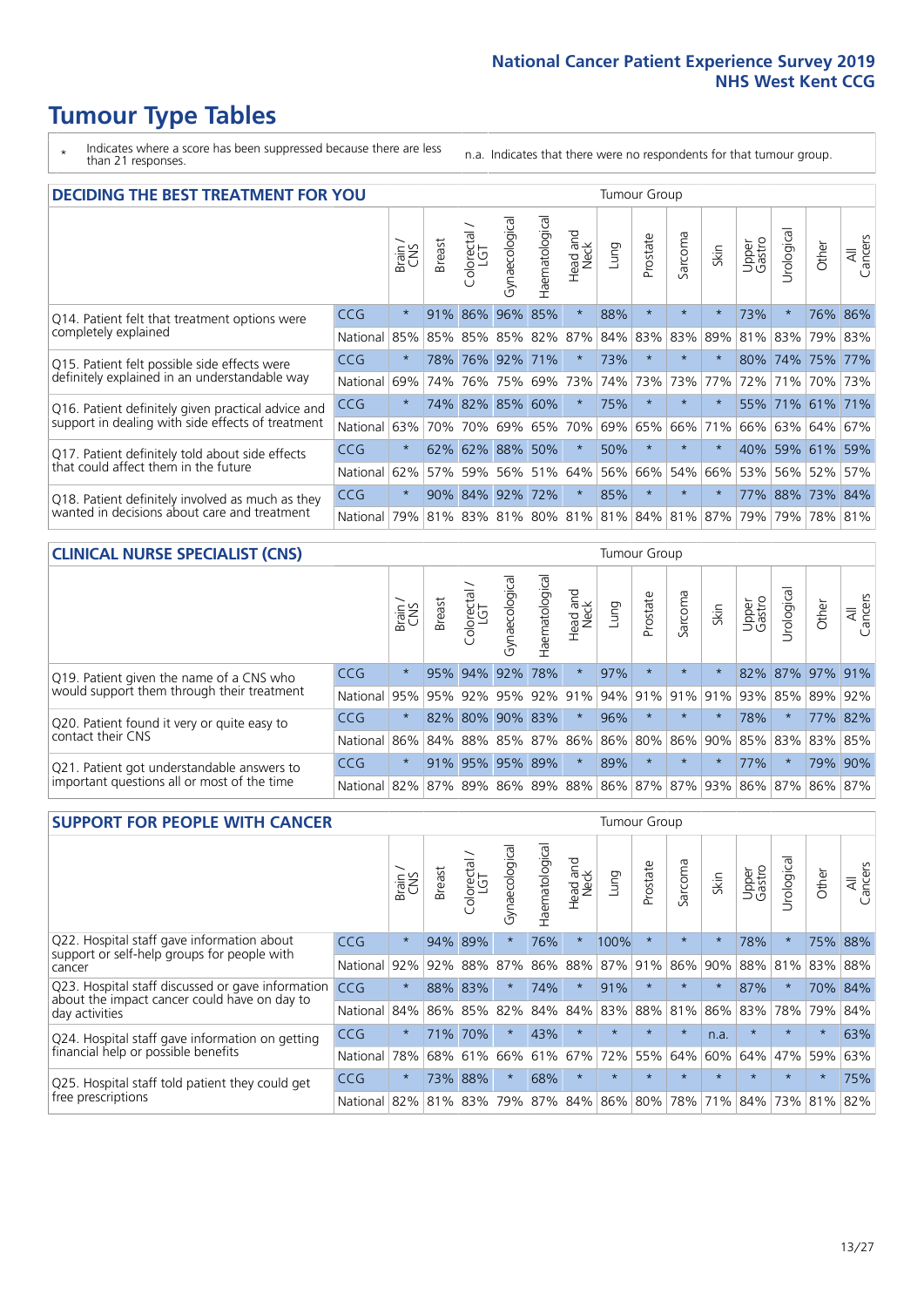# **Tumour Type Tables**

- \* Indicates where a score has been suppressed because there are less than 21 responses.
- n.a. Indicates that there were no respondents for that tumour group.

| <b>OPERATIONS</b>                                                                           |              |              |               |                   |                     |                |                  |             | Tumour Group |         |                     |                 |            |                                     |                |  |  |
|---------------------------------------------------------------------------------------------|--------------|--------------|---------------|-------------------|---------------------|----------------|------------------|-------------|--------------|---------|---------------------|-----------------|------------|-------------------------------------|----------------|--|--|
|                                                                                             |              | Brain<br>CNS | <b>Breast</b> | Colorectal<br>LGT | ᠊ᢛ<br>Gynaecologic  | Haematological | Head and<br>Neck | <b>Dung</b> | Prostate     | Sarcoma | Skin                | Upper<br>Gastro | Jrological | Other                               | All<br>Cancers |  |  |
| Q27. Beforehand, patient had all the information                                            | CCG          | $\star$      |               |                   | 98% 96% 100%        | $\star$        | $\star$          | $\star$     | $\star$      | $\star$ | $\star$             | $\star$         | 86%        | $\ast$                              | 97%            |  |  |
| needed about the operation                                                                  | National     | $96\%$       |               |                   | 97% 96% 96%         |                |                  |             |              |         |                     |                 |            | 94% 96% 95% 97% 95% 96% 96% 95% 95% | 96%            |  |  |
| Q28. Afterwards, staff completely explained how<br>operation had gone in understandable way | <b>CCG</b>   | $\star$      |               | 72% 74%           | 95%                 |                | $\star$          | $\star$     | $\star$      | $\star$ | $\star$             | $\star$         | 77%        | $\star$                             | 77%            |  |  |
|                                                                                             | National 76% |              |               |                   | 79% 83% 79% 78% 79% |                |                  |             |              |         | 79% 78% 80% 82% 79% |                 |            | 76% 77%                             | 79%            |  |  |

#### **HOSPITAL CARE AS AN INPATIENT** Tumour Group

|                                                                                                   |          | Brain   | Breast  | $\overline{\phantom{0}}$<br>Colorectal /<br>LGT | Gynaecological  | Haematological | Head and<br>Neck | Lung        | Prostate | Sarcoma | Skin    | Upper<br>Gastro | Urological                                  | Other   | All<br>Cancers |
|---------------------------------------------------------------------------------------------------|----------|---------|---------|-------------------------------------------------|-----------------|----------------|------------------|-------------|----------|---------|---------|-----------------|---------------------------------------------|---------|----------------|
| Q30. Hospital staff didn't talk in front of patient                                               | CCG      | $\star$ | 87%     | 78%                                             | 95%             | 76%            | $\star$          | $\star$     | $\star$  | $\star$ | $\star$ | $\star$         | $\star$                                     | $\star$ | 84%            |
| as if patient wasn't there                                                                        | National | 81%     | 86%     | 81%                                             | 83%             | 84%            | 83%              | 81%         | 88%      | 86%     | 86%     | 81%             | 83%                                         | 82%     | 84%            |
| Q31. Patient had confidence and trust in all<br>doctors treating them                             | CCG      | $\star$ | 86%     | 79%                                             | 95%             | 79%            | $\star$          | $\star$     | $\star$  | $\star$ | $\star$ | $\star$         | $\star$                                     | $\star$ | 86%            |
|                                                                                                   | National | 82%     |         | 83% 85%                                         | 83%             | 82%            |                  | 87% 83%     | 89%      | 86%     | 85%     | 81%             | 85%                                         | 80%     | 84%            |
| Q32. Patient's family or someone close definitely                                                 | CCG      | $\star$ | 76% 81% |                                                 | $\star$         | 58%            | $\star$          | $\star$     | $\star$  | $\star$ | $\star$ | $\star$         | $\star$                                     | $\star$ | 74%            |
| felt able to talk to a doctor                                                                     | National | 67%     | 72%     | 73%                                             | 72%             | 74%            | 75%              | 74%         | 72%      | 71%     | 74%     | 73%             | 71%                                         | 69%     | 72%            |
| Q33. Patient had confidence and trust in all the                                                  | CCG      | $\star$ |         | 75% 79%                                         | 91% 71%         |                | $\star$          | $\star$     | $\star$  | $\star$ | $\star$ | $\star$         | $\star$                                     | $\star$ | 79%            |
| ward nurses treating them                                                                         | National | 72%     | 73%     | 72%                                             |                 | 71% 77%        |                  | 75% 77%     | 79%      | 74%     | 75%     | 73%             | 77%                                         | 69%     | 74%            |
| Q34. Patient thought there were always or nearly<br>always enough nurses on duty to care for them | CCG      | $\star$ | 63%     | 70% 82%                                         |                 | 77%            | $\star$          | $\star$     | $\star$  | $\star$ | $\star$ | $\star$         | $\star$                                     | $\star$ | 75%            |
|                                                                                                   | National | 68%     | 64%     | 62%                                             | 63%             | 63%            | 65%              | 68%         | 72%      | 65%     | 70%     | 65%             | 66%                                         | 60%     | 64%            |
| Q35. All hospital staff asked patient what name                                                   | CCG      | $\star$ |         | 61% 81%                                         | $\star$         | 68%            | $\star$          | $\star$     | $\star$  | $\star$ | $\star$ | $\star$         | $\star$                                     | $\star$ | 70%            |
| they prefer to be called by                                                                       | National | 68%     | 62%     | 74%                                             | 65%             | 72%            |                  | 71% 76%     | 72%      | 74%     | 70%     | 78%             | 76%                                         | 69%     | 71%            |
| Q36. Patient always given enough privacy when                                                     | CCG      | $\star$ | 89%     | 88% 91%                                         |                 | 76%            | $\star$          | $\star$     | $\star$  | $\star$ | $\star$ | $\star$         | $\star$                                     | $\star$ | 87%            |
| discussing condition or treatment                                                                 | National | 78%     |         | 84% 85% 81%                                     |                 |                |                  | 86% 87% 84% | 88%      | 84%     | 84%     | 84%             | 85%                                         | 82%     | 85%            |
| Q37. Patient definitely found hospital staff to                                                   | CCG      | $\star$ | 61%     | 50%                                             | $\star$         | 39%            | $\star$          | $\star$     | $\star$  | $\star$ | n.a.    | $\star$         | $\star$                                     | $\star$ | 51%            |
| discuss worries or fears during their inpatient visit                                             | National | 45%     |         | 51% 55%                                         | 51%             |                |                  | 56% 52% 49% | 53%      | 54%     | 51%     | 53%             | 49%                                         | 46%     | 52%            |
| Q38. Hospital staff definitely did everything they                                                | CCG      | $\star$ |         | 88% 90% 95%                                     |                 | 79%            | $\star$          | $\star$     | $\star$  | $\star$ | $\star$ | $\star$         | $\star$                                     | $\star$ | 90%            |
| could to help control pain                                                                        | National | 85%     | 83%     | 84%                                             | 82%             | 82%            | 80%              | 84%         | 85%      | 83%     | 85%     | 82%             | 81%                                         | 82%     | 83%            |
| Q39. Patient always felt they were treated with                                                   | CCG      | $\star$ |         |                                                 | 92% 91% 91% 82% |                | $\star$          | $\star$     | $\star$  | $\star$ | $\star$ | $\star$         | $\star$                                     | $\star$ | 92%            |
| respect and dignity while in hospital                                                             | National | 85%     |         | 87% 87%                                         | 85%             |                | 89% 87%          | 88%         | 91%      | 89%     | 89%     | 88%             | 90%                                         | 86%     | 88%            |
| Q40. Patient given clear written information<br>about what should or should not do after leaving  | CCG      | $\star$ | 88% 81% |                                                 | $\star$         | 77%            | $\star$          | $\star$     | $\star$  | $\star$ | $\star$ | $\star$         | $\star$                                     | $\star$ | 87%            |
| hospital                                                                                          | National | 80%     | 89%     | 86%                                             | 86%             | 83%            |                  | 87% 82%     | 91%      | 85%     | 90%     | 82%             | 87%                                         | 83%     | 86%            |
| Q41. Hospital staff told patient who to contact<br>if worried about condition or treatment after  | CCG      | $\star$ | 92%     |                                                 | 97% 100% 94%    |                | $\star$          | $\star$     | $\star$  | $\star$ | $\star$ | $\star$         | $\star$                                     | $\star$ | 92%            |
| leaving hospital                                                                                  | National | 94%     |         |                                                 |                 |                |                  |             |          |         |         |                 | 95% 95% 93% 96% 93% 92% 96% 94% 95% 92% 92% | 93%     | 94%            |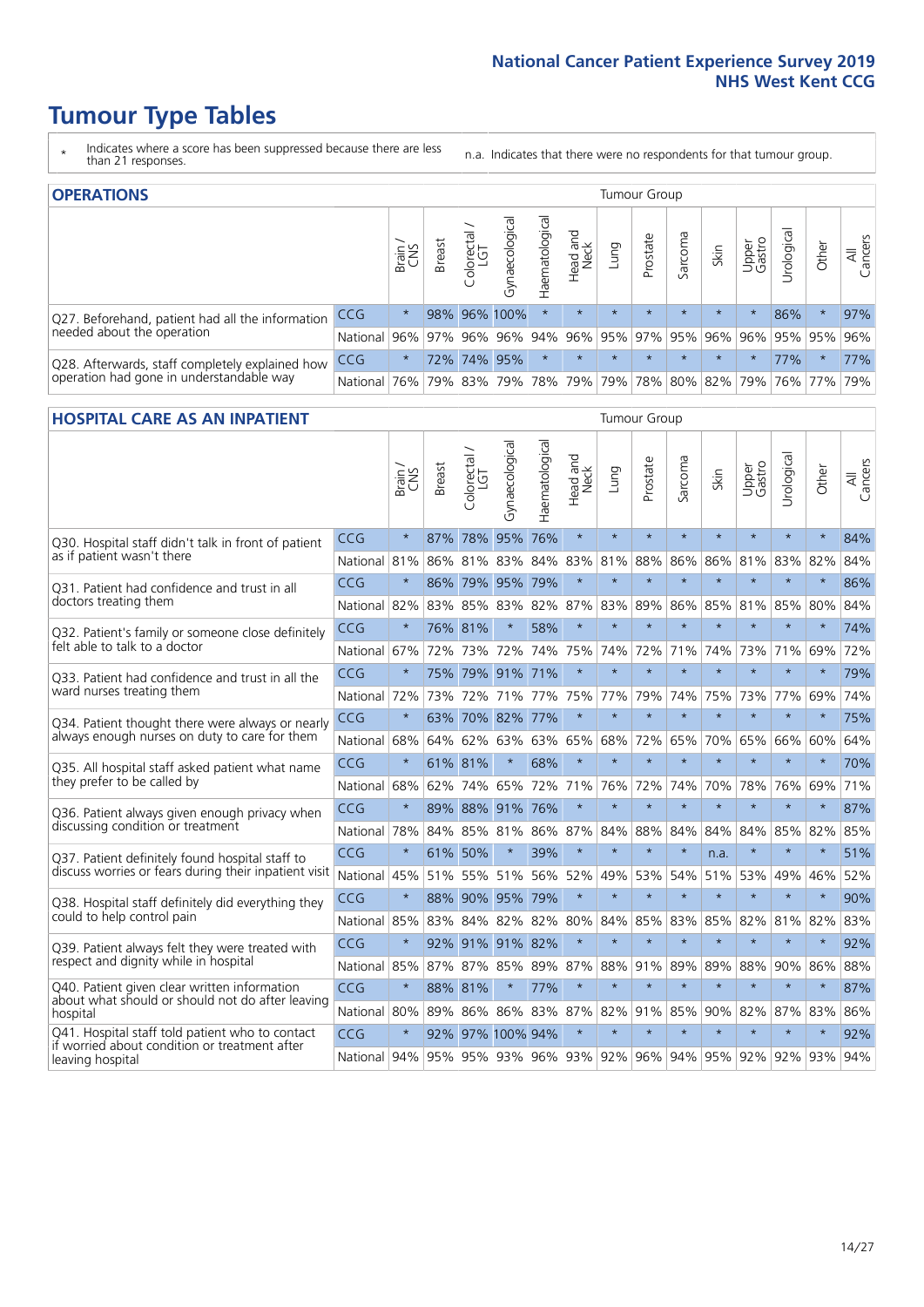# **Tumour Type Tables**

- \* Indicates where a score has been suppressed because there are less than 21 responses.
- n.a. Indicates that there were no respondents for that tumour group.

| HOSPITAL CARE AS A DAY PATIENT / OUTPATIENT                                                                           | <b>Tumour Group</b> |         |               |                 |                |                       |                         |         |          |                  |         |                 |            |         |                |
|-----------------------------------------------------------------------------------------------------------------------|---------------------|---------|---------------|-----------------|----------------|-----------------------|-------------------------|---------|----------|------------------|---------|-----------------|------------|---------|----------------|
|                                                                                                                       |                     | Brain   | <b>Breast</b> | ╮<br>Colorectal | Gynaecological | <b>Haematological</b> | ead and<br>Neck<br>Head | Lung    | Prostate | arcoma<br>$\sim$ | Skin    | Upper<br>Gastro | Urological | Other   | All<br>Cancers |
| Q43. Patient definitely found hospital staff to                                                                       | CCG                 | $\star$ | 70%           | 78%             | $\star$        | 72%                   | $\star$                 | 82%     | $\star$  | $\star$          | $\star$ | 60%             | $\star$    | 70%     | 72%            |
| discuss worries or fears during their outpatient or<br>day case visit                                                 | National            | 66%     | 68%           | 73%             | 70%            | 73%                   | 72%                     | 70%     | 74%      | 72%              | 72%     | 71%             | 67%        | 68%     | 71%            |
| Q44. Cancer doctor had the right documents at<br>patient's last outpatient appointment                                | CCG                 | $\star$ |               | 96% 100% 88%    |                | 95%                   | $\star$                 | 94%     | $\star$  | 大                |         | 96%             | $\star$    | 96%     | 96%            |
|                                                                                                                       | National            | 94%     | 96%           | 96%             | 96%            | 97%                   | 96%                     | 96%     | 96%      | 96%              | 96%     | 94%             | 96%        | 95%     | 96%            |
| Q46. Beforehand patient completely had                                                                                | <b>CCG</b>          | $\star$ | 90%           | $\star$         | $\star$        | $\star$               | $\star$                 | $\star$ | $\star$  | $\star$          | n.a.    | $\star$         | $\star$    | $\star$ | 86%            |
| all information needed about radiotherapy<br>treatment                                                                | National            | 91%     | 88%           | 83%             | 88%            | 84%                   | 86%                     | 86%     | 88%      | 88%              | 84%     | 86%             | 83%        | 84%     | 86%            |
| Q47. Patient completely given understandable                                                                          | CCG                 | $\star$ | 53%           |                 |                |                       | $\star$                 | $\star$ | $\star$  | n.a.             | n.a.    | $\star$         | $\star$    | $\star$ | 52%            |
| information about whether radiotherapy was<br>working                                                                 | National            | 56%     | 60%           | 57%             | 61%            | 62%                   | 63%                     | 59%     | 60%      | 67%              | 57%     | 52%             | 59%        | 59%     | 60%            |
| Q49. Beforehand patient completely had all                                                                            | CCG                 | $\star$ | 82%           | 92%             | $\star$        | 85%                   | $\star$                 | 91%     | $\star$  | $\star$          |         | 90%             | $\star$    | $\star$ | 87%            |
| information needed about chemotherapy<br>treatment                                                                    | National            | 80%     | 82%           | 86%             | 87%            | 85%                   | 79%                     | 84%     | 86%      | 86%              | 90%     | 84%             | 85%        | 85%     | 84%            |
| Q50. Patient given enough information about<br>whether chemotherapy was working in a<br>completely understandable way | CCG                 | $\star$ | 66%           | 80%             | $\star$        | 69%                   | $\star$                 | $\star$ | $\star$  | $\star$          | $\star$ | 71%             | $\star$    | $\star$ | 71%            |
|                                                                                                                       | National            | 54%     | 62%           | 64%             | 68%            | 75%                   | 57%                     | 67%     | 66%      | 71%              | 79%     | 61%             | 68%        | 69%     | 68%            |

#### **HOME CARE AND SUPPORT** Tumour Group

|                                                                                                                   |            | Brain   | <b>Breast</b> | Colorectal<br>LGT | ᢛ<br>Gynaecologic | Haematological | Head and<br>Neck | <b>Dung</b> | Prostate | Sarcoma | Skin    | Upper<br>Gastro | rological | Other   | All<br>Cancers |
|-------------------------------------------------------------------------------------------------------------------|------------|---------|---------------|-------------------|-------------------|----------------|------------------|-------------|----------|---------|---------|-----------------|-----------|---------|----------------|
| Q51. Hospital staff definitely gave family or<br>someone close all the information needed to<br>help care at home | <b>CCG</b> | $\star$ |               | 65% 64%           |                   | 46%            | $\star$          | 61%         | $\star$  | $\star$ | $\star$ | 67%             | $\star$   | 50%     | 61%            |
|                                                                                                                   | National   | 58%     |               | 58% 63%           | 57%               | 62%            | 67%              | 59%         | 61%      |         | 62% 65% |                 | 60% 59%   | 55%     | 60%            |
| Q52. Patient definitely given enough support<br>from health or social services during treatment                   | <b>CCG</b> | $\star$ | 44% 64%       |                   | $\star$           | 33%            | $\star$          | $\star$     | $\star$  |         |         | $\star$         | $\star$   | $\star$ | 47%            |
|                                                                                                                   | National   | 42%     | 52%           | 60%               |                   | 45% 51%        | 59%              | 50%         | 48%      |         | 53% 57% | 54%             | 48% 51%   |         | 52%            |
| Q53. Patient definitely given enough support<br>from health or social services after treatment                    | <b>CCG</b> | $\star$ | 38%           |                   | $\star$           | $\star$        | $\star$          | $\star$     | $\star$  | $\star$ | $\star$ | $\star$         | $\star$   | $\star$ | 35%            |
|                                                                                                                   | National   | 39%     | 41% 53%       |                   | 39%               | $ 43\% $       | 56%              | 40%         | 46%      | 48%     | 59%     | 47%             | 44%       | 44%     | 45%            |

| <b>CARE FROM YOUR GENERAL PRACTICE</b>                                      |              |                 |               |                   |                |                |                  |                         | Tumour Group |         |         |                 |            |         |                |  |  |
|-----------------------------------------------------------------------------|--------------|-----------------|---------------|-------------------|----------------|----------------|------------------|-------------------------|--------------|---------|---------|-----------------|------------|---------|----------------|--|--|
|                                                                             |              | Brain           | <b>Breast</b> | Colorectal<br>LGT | Gynaecological | Haematological | Head and<br>Neck | Lung                    | Prostate     | Sarcoma | Skin    | Upper<br>Gastro | Urological | Other   | All<br>Cancers |  |  |
| Q54. GP given enough information about<br>patient's condition and treatment | <b>CCG</b>   | $\star$         |               | 99% 96%           |                | 95% 93%        | $\star$          | 100%                    | $\star$      | $\star$ |         | 89%             | $\star$    |         | 93% 96%        |  |  |
|                                                                             | National 91% |                 |               | 96% 95%           | 95%            |                |                  | 96% 94% 94% 96% 94% 96% |              |         |         |                 | 93% 95%    | 94% 95% |                |  |  |
| Q55. General practice staff definitely did                                  | <b>CCG</b>   | $\star$         |               | 58% 57%           | $\star$        | 51%            | $\star$          | 71%                     | $\star$      | $\star$ | $\star$ | 58%             | $\star$    | $\star$ | 56%            |  |  |
| everything they could to support patient during<br>treatment                |              | 55%<br>National |               | 58% 59%           | 56%            |                | 56% 59%          |                         | 56% 64%      |         | 56% 65% | 59%             |            | 59% 55% | 58%            |  |  |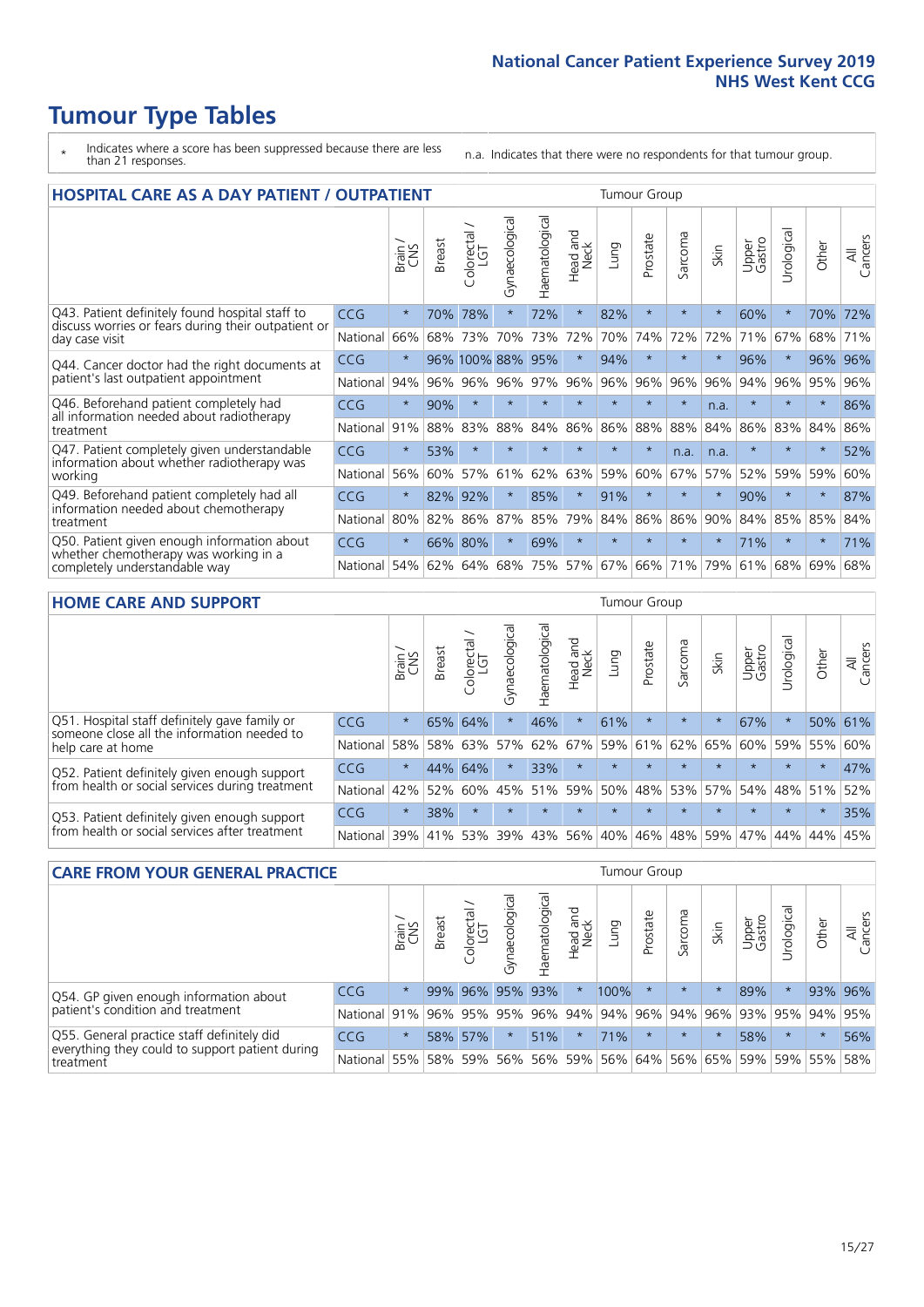# **Tumour Type Tables**

- \* Indicates where a score has been suppressed because there are less than 21 responses.
- n.a. Indicates that there were no respondents for that tumour group.

#### **YOUR OVERALL NHS CARE** THE CONSTRUCTION OF THE THROUP GROUP TUMOUR GROUP

| <u>UUN UTENTEE ITIIJ GANE</u>                                                                                    |            |              |               |                       |                |                |                                 |      |          |                      |         |                 |                            |                 |                |
|------------------------------------------------------------------------------------------------------------------|------------|--------------|---------------|-----------------------|----------------|----------------|---------------------------------|------|----------|----------------------|---------|-----------------|----------------------------|-----------------|----------------|
|                                                                                                                  |            | Brain<br>CNS | <b>Breast</b> | olorectal<br>LGT<br>Ū | Gynaecological | Haematological | <b>Bad and<br/>Neck</b><br>Head | Lung | Prostate | arcoma<br>$\sqrt{ }$ | Skin    | Upper<br>Gastro | $\overline{c}$<br>Urologia | Other           | All<br>Cancers |
| Q56. Different people treating and caring for<br>patient always work well together to give best<br>possible care | <b>CCG</b> | $\star$      | 73%           | 78%                   | 83%            | 61%            | $\star$                         | 88%  | $\star$  | $\star$              | $\star$ | 72%             | 78%                        | 67%             | 73%            |
|                                                                                                                  | National   | 60%          |               | 73% 73%               | 69%            | 75%            | 73%                             | 73%  | 75%      | 70%                  | 79%     | 69%             | 74%                        | 68%             | 73%            |
| Q57. Patient given a care plan                                                                                   | <b>CCG</b> | $\star$      | 37%           | 49%                   |                | 28%            | $\star$                         | 33%  | $\star$  | $\star$              | $\star$ | 27%             |                            | 19% 34%         |                |
|                                                                                                                  | National   | 36%          | 41%           | 40%                   | 34%            | 36%            | 39%                             | 36%  | 40%      | 34%                  | 44%     | 36%             | 33%                        | 31%             | 38%            |
| Q58. Overall the administration of care was good                                                                 | <b>CCG</b> | $\star$      | 85%           |                       | 88% 100% 82%   |                | $\star$                         | 81%  | $\star$  | $\star$              | $\star$ | 90%             | 74%                        | 82% 85%         |                |
| or very good                                                                                                     | National   | 85%          | $90\%$        | 88%                   | 87% 91%        |                | 90%                             | 90%  | 88%      | 88%                  | 90%     | 86%             | 85%                        | 87% 89%         |                |
| Q59. Patient felt length of time for attending<br>clinics and appointments for cancer was about                  | <b>CCG</b> | $\star$      | 60%           | 68%                   | 79% 62%        |                | $\star$                         | 69%  | $\star$  | $\star$              | $\star$ |                 |                            | 77% 63% 61% 65% |                |
| right                                                                                                            | National   | 58%          | 68%           | 73%                   | 66%            | 66%            | 71%                             | 71%  | 76%      | 68%                  | 73%     | 66%             | 75%                        | 64%             | 69%            |
| Q60. Someone discussed with patient whether                                                                      | <b>CCG</b> | $\star$      | 33%           | 35%                   |                | 23%            | $\star$                         | 23%  | $\star$  | $\star$              | $\star$ | 37%             | 13%                        | 23%             | 30%            |
| they would like to take part in cancer research                                                                  | National   | 42%          | 30%           | 32%                   | 31%            | 33%            | 21%                             | 34%  | 31%      | 36%                  | 20%     | 36%             | 21%                        | 32%             | 30%            |
| Q61. Patient's average rating of care scored from<br>very poor to very good                                      | CCG        | $\star$      | 8.9           | 9.0                   | 9.2            | 8.9            | $\star$                         | 8.9  | $\star$  | $\star$              | $\star$ | 8.7             | 8.6                        | 8.6             | 8.9            |
|                                                                                                                  | National   | 8.6          | 8.9           | 8.8                   | 8.7            | 8.9            | 8.8                             | 8.8  | 8.8      | 8.8                  | 8.9     | 8.7             | 8.7                        | 8.7             | 8.8            |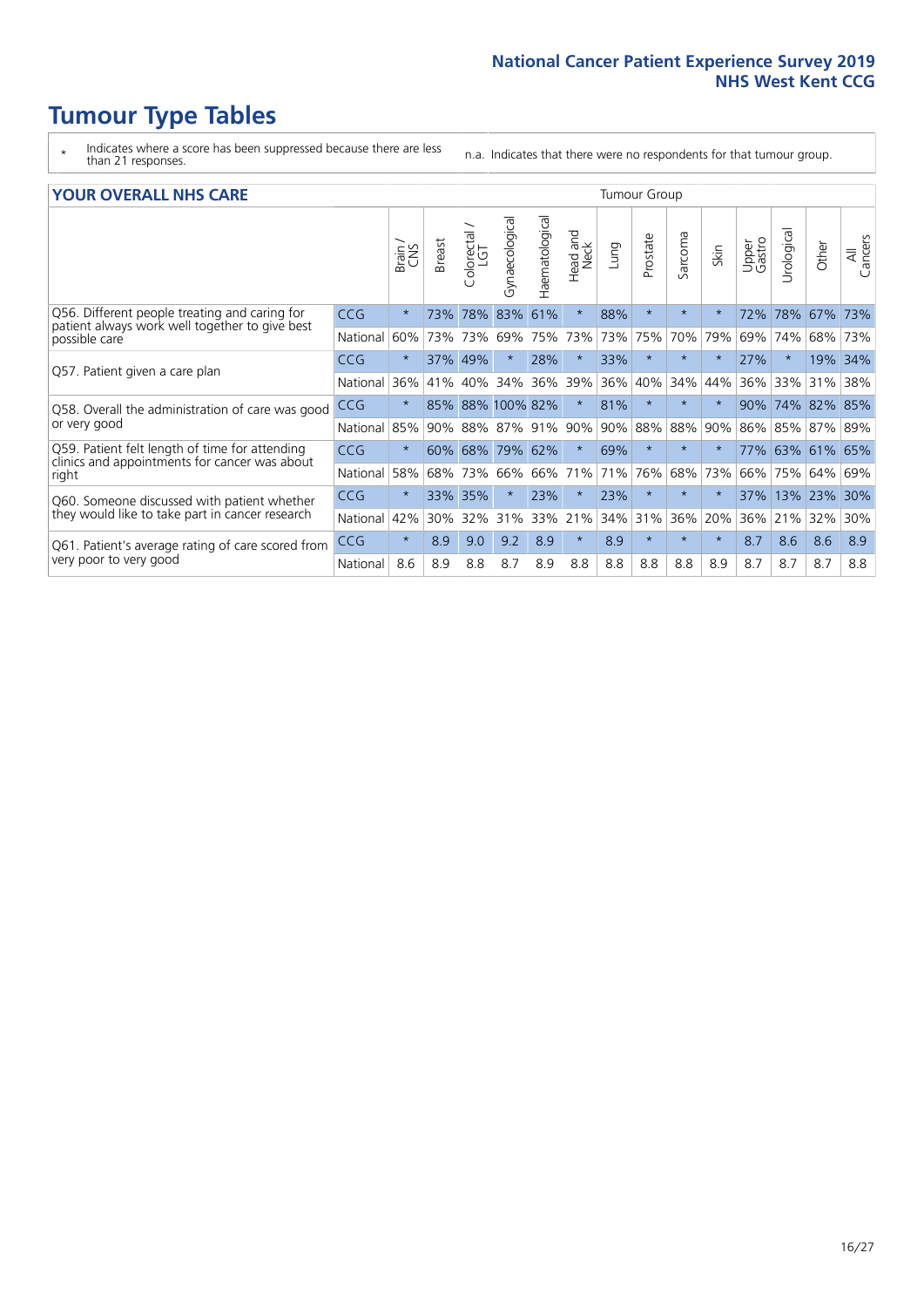### **Year on Year Charts**





#### **DIAGNOSTIC TESTS**





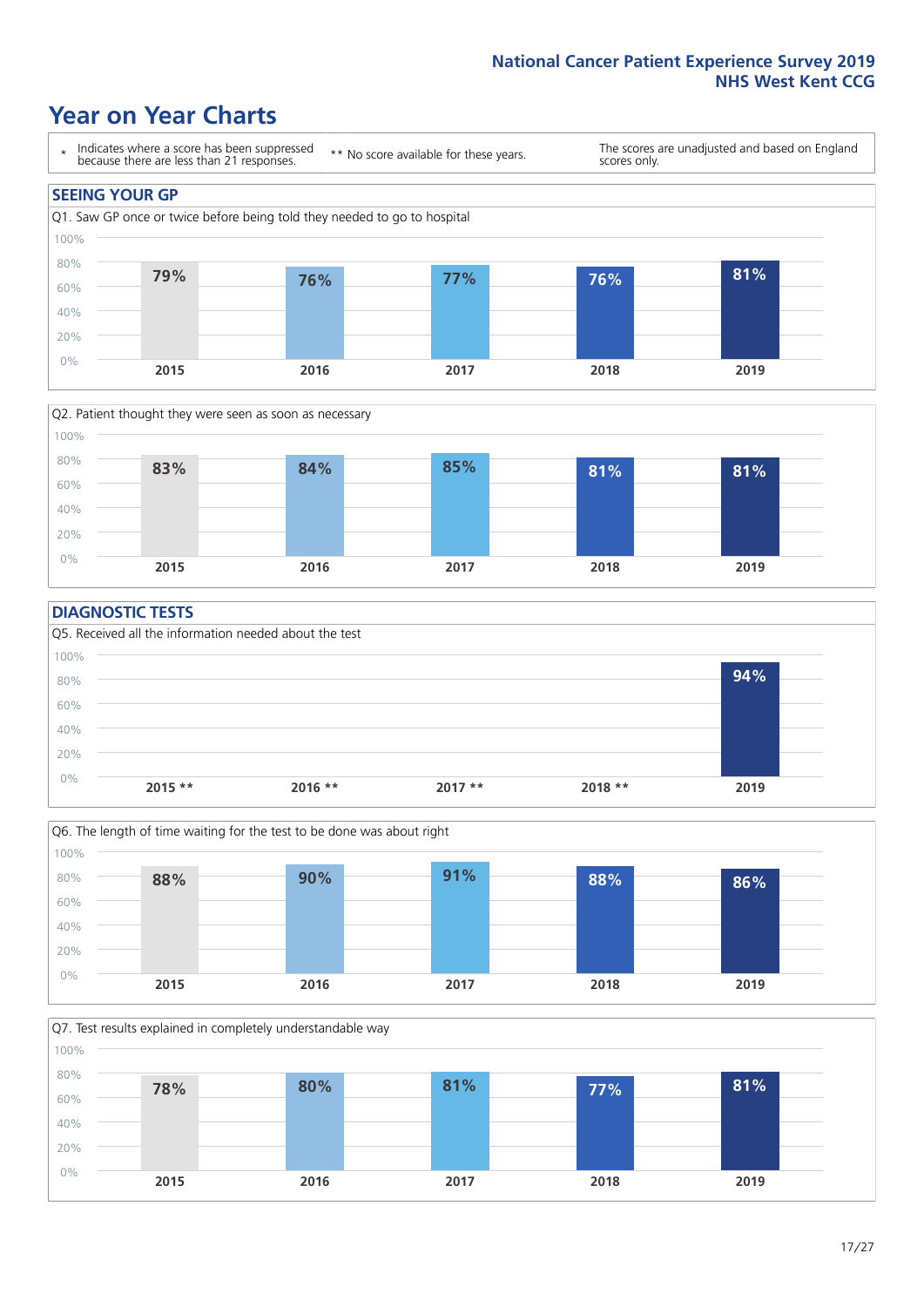### **Year on Year Charts**

\* Indicates where a score has been suppressed because there are less than 21 responses.

\*\* No score available for these years.

The scores are unadjusted and based on England scores only.









#### **DECIDING THE BEST TREATMENT FOR YOU**

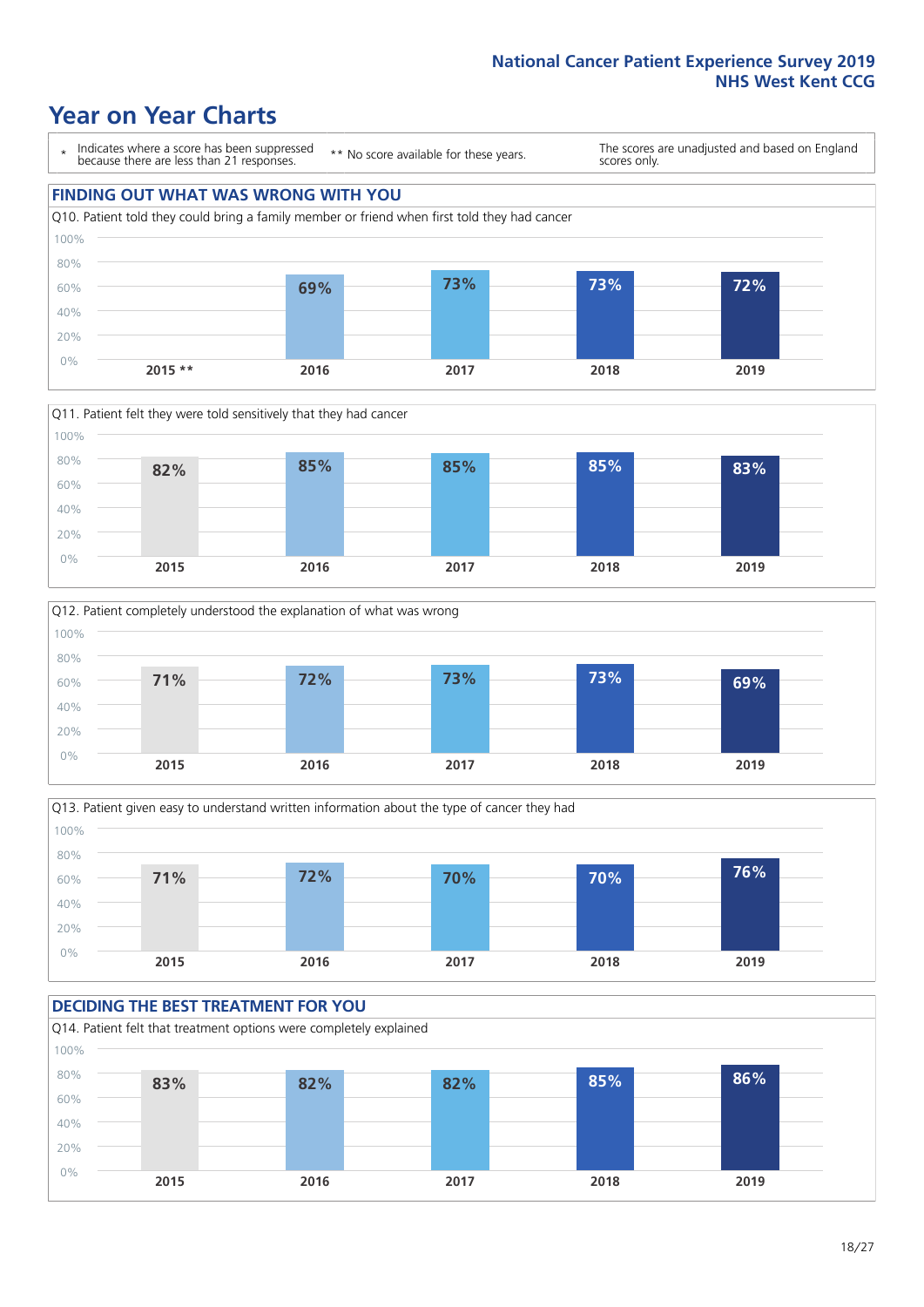### **Year on Year Charts**







Q18. Patient definitely involved as much as they wanted in decisions about care and treatment  $0%$ 20% 40% 60% 80% 100% **2015 \*\* 2016 \*\* 2017 \*\* 2018 \*\* 2019 84%**

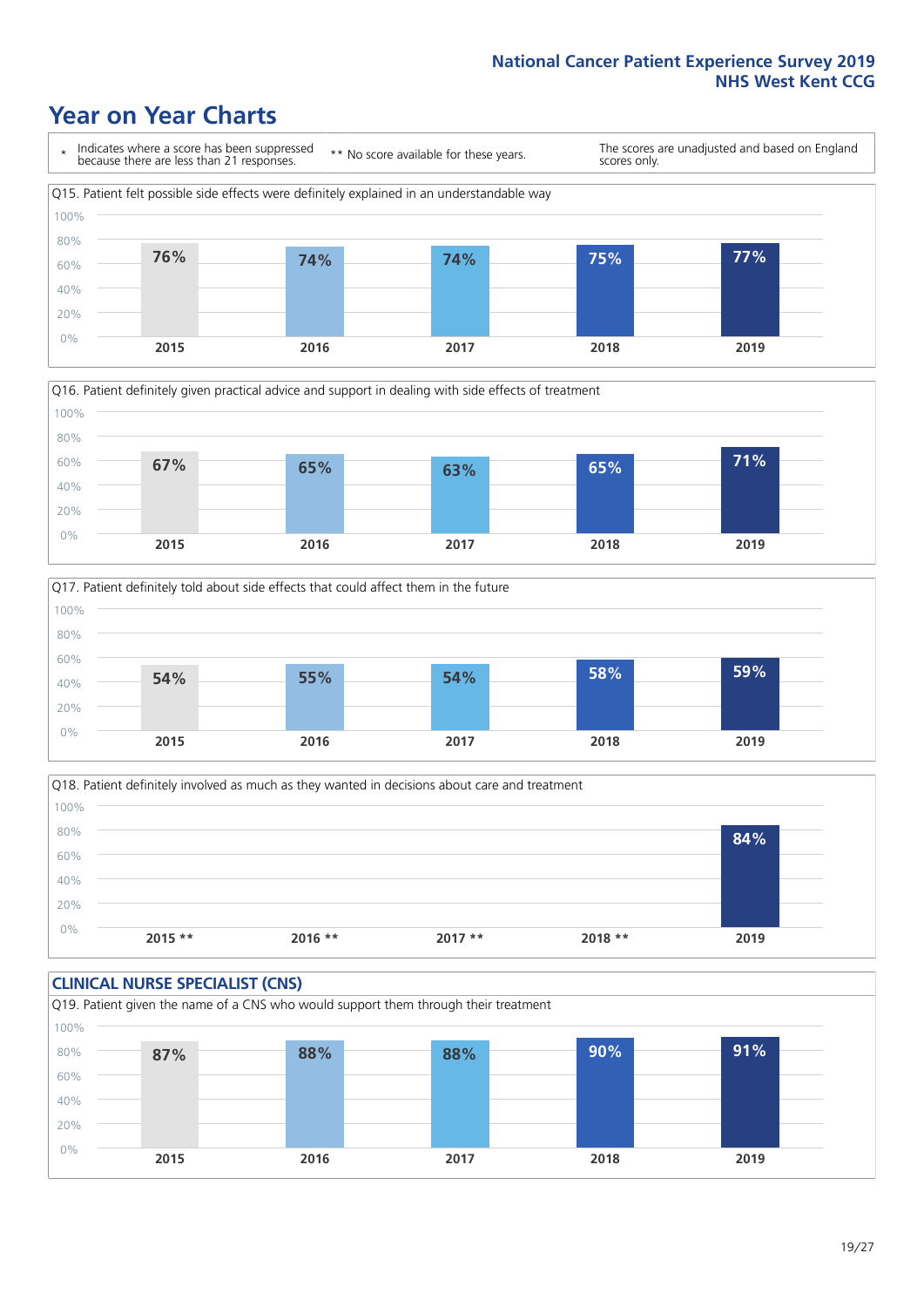### **Year on Year Charts**









Q24. Hospital staff gave information on getting financial help or possible benefits 0% 20% 40% 60% 80% 100% **2015 2016 2017 2018 2019 57% 60% 60% 61% 63%**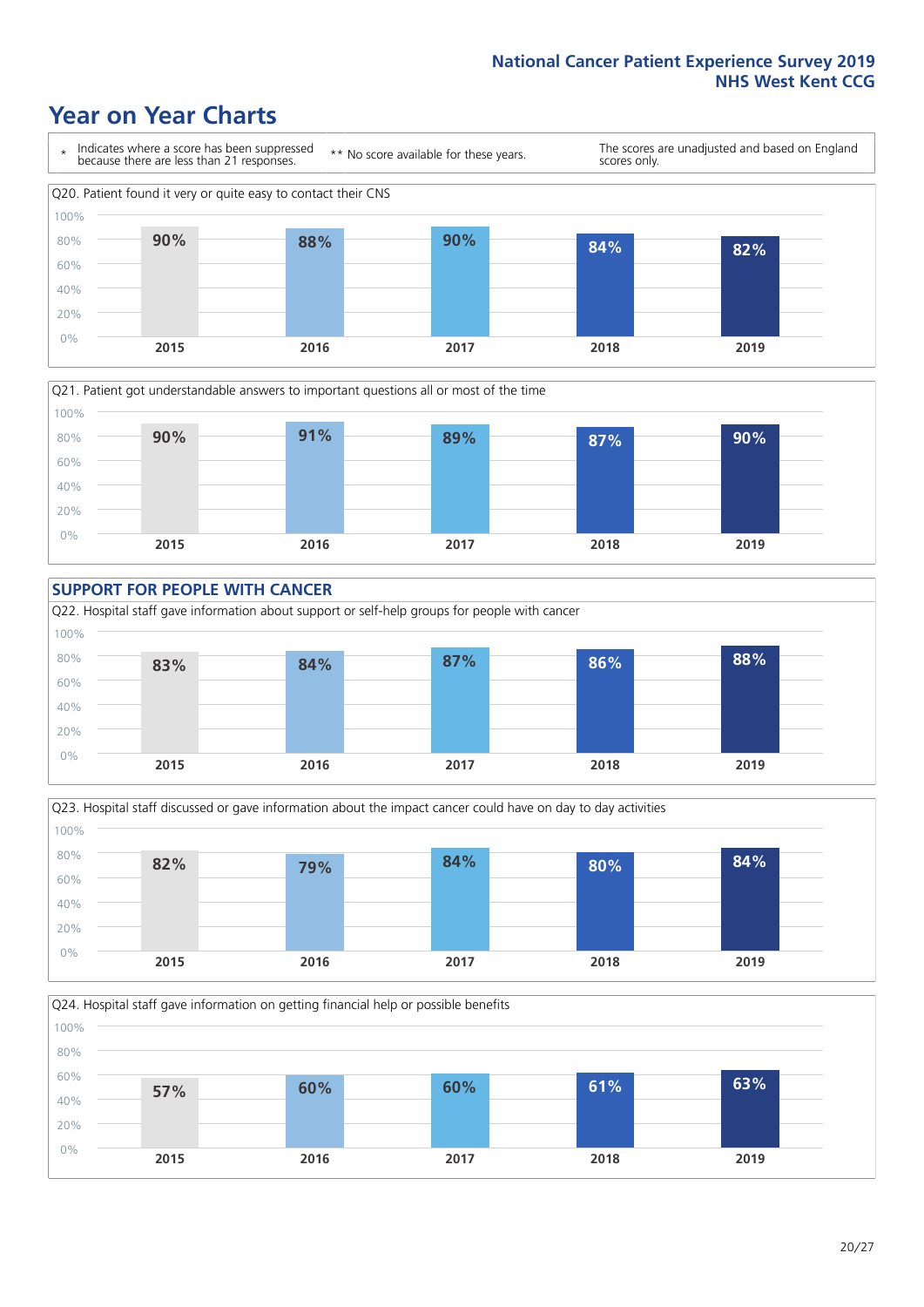### **Year on Year Charts**



#### **OPERATIONS**





#### **HOSPITAL CARE AS AN INPATIENT** Q30. Hospital staff didn't talk in front of patient as if patient wasn't there 0% 20% 40% 60% 80% 100% **2015 \*\* 2016 \*\* 2017 \*\* 2018 \*\* 2019 84%**

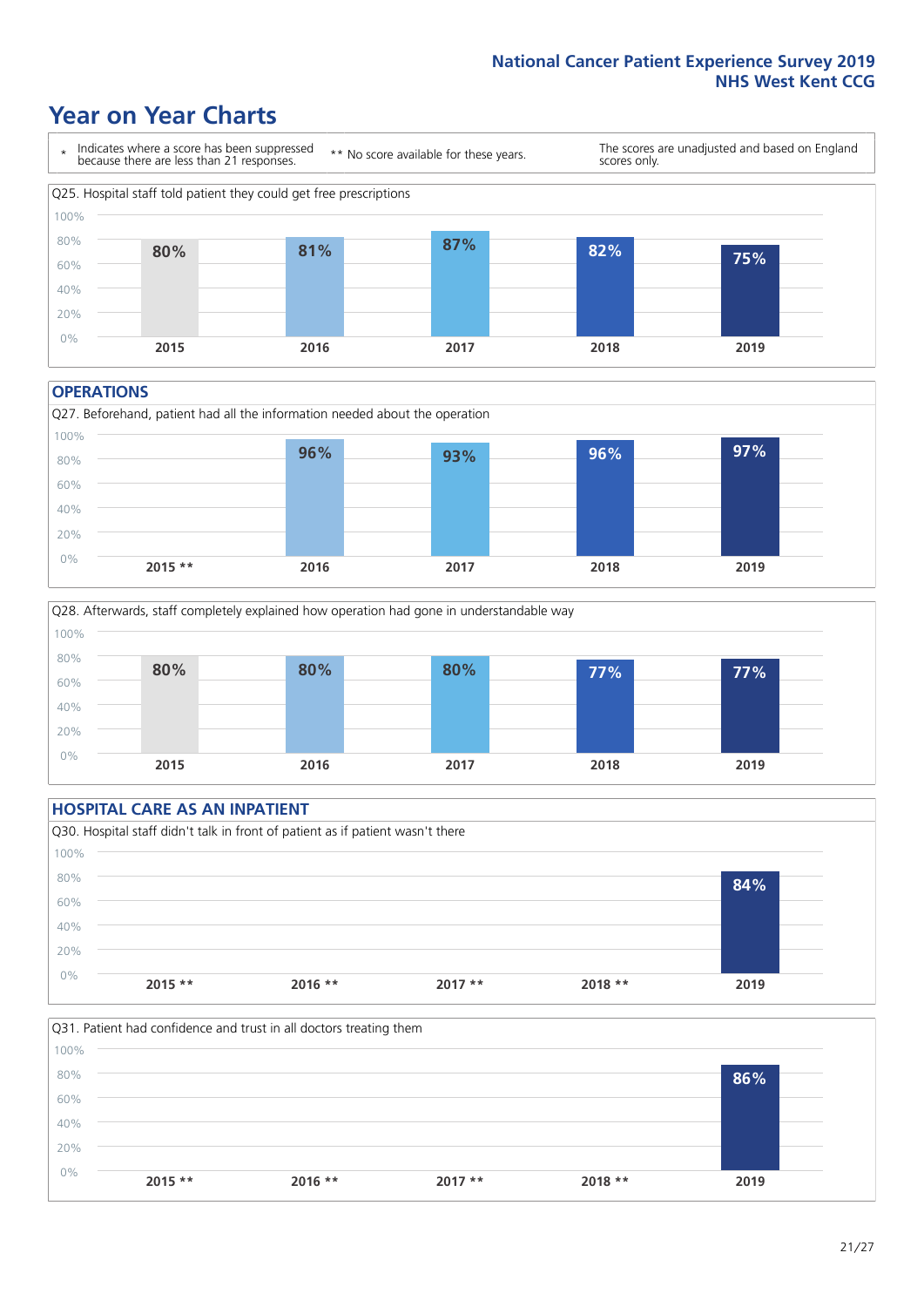### **Year on Year Charts**









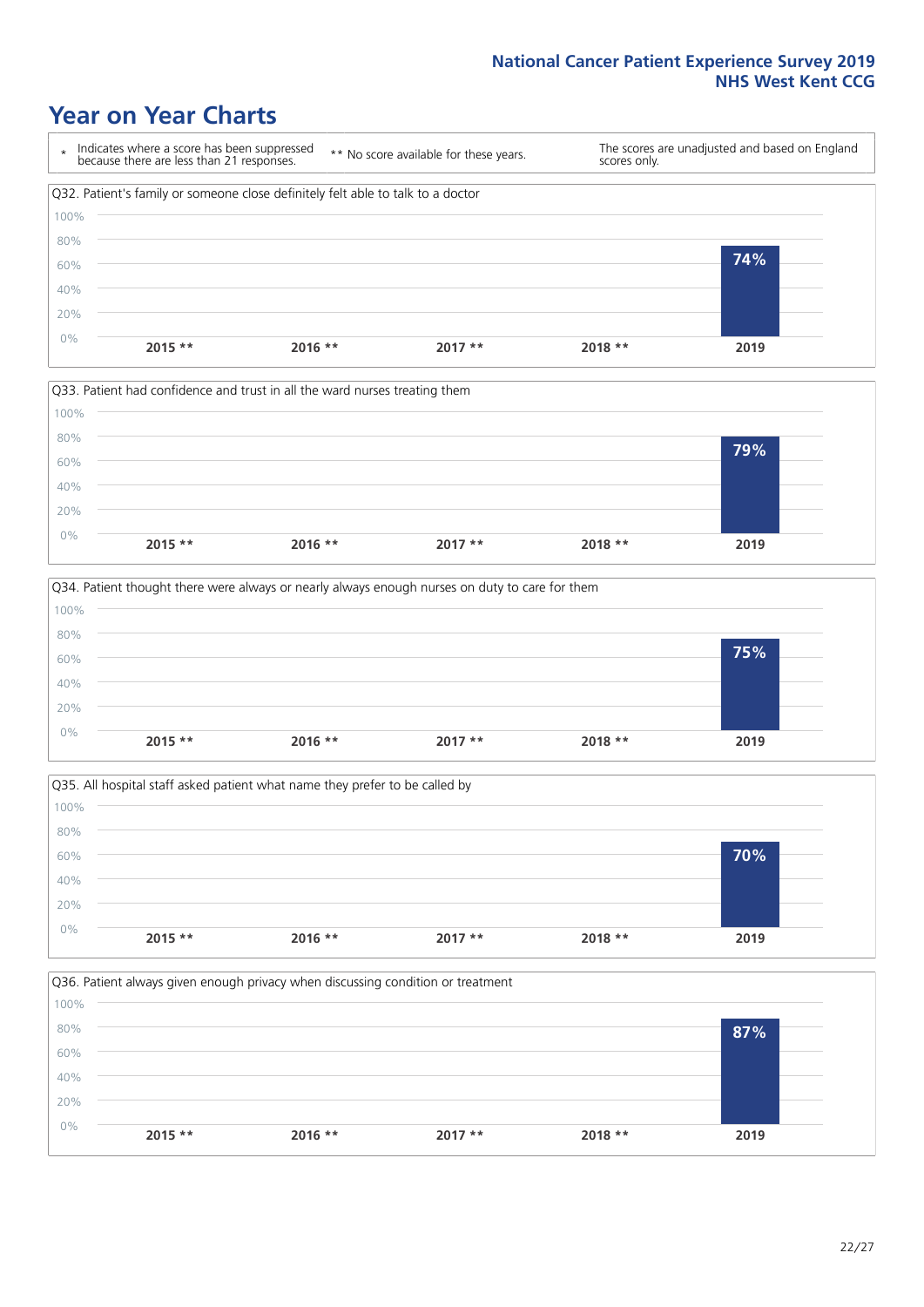### **Year on Year Charts**

\* Indicates where a score has been suppressed because there are less than 21 responses. \*\* No score available for these years. The scores are unadjusted and based on England scores only. Q37. Patient definitely found hospital staff to discuss worries or fears during their inpatient visit 0% 20% 40% 60% 80% 100% **2015 \*\* 2016 \*\* 2017 \*\* 2018 \*\* 2019 51%**







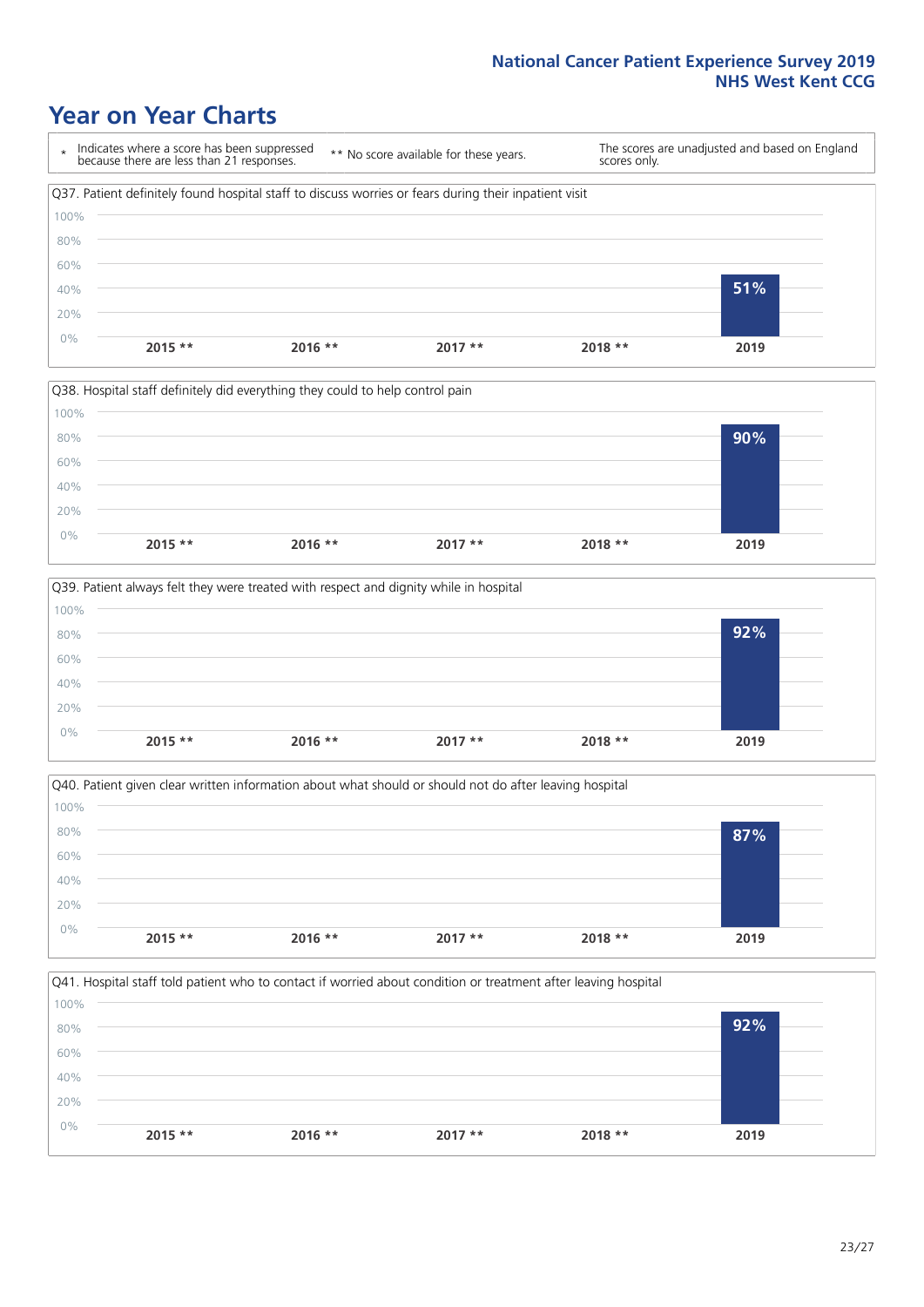### **Year on Year Charts**

\* Indicates where a score has been suppressed because there are less than 21 responses.

\*\* No score available for these years.

The scores are unadjusted and based on England scores only.

#### **HOSPITAL CARE AS A DAY PATIENT / OUTPATIENT**









Q49. Beforehand patient completely had all information needed about chemotherapy treatment

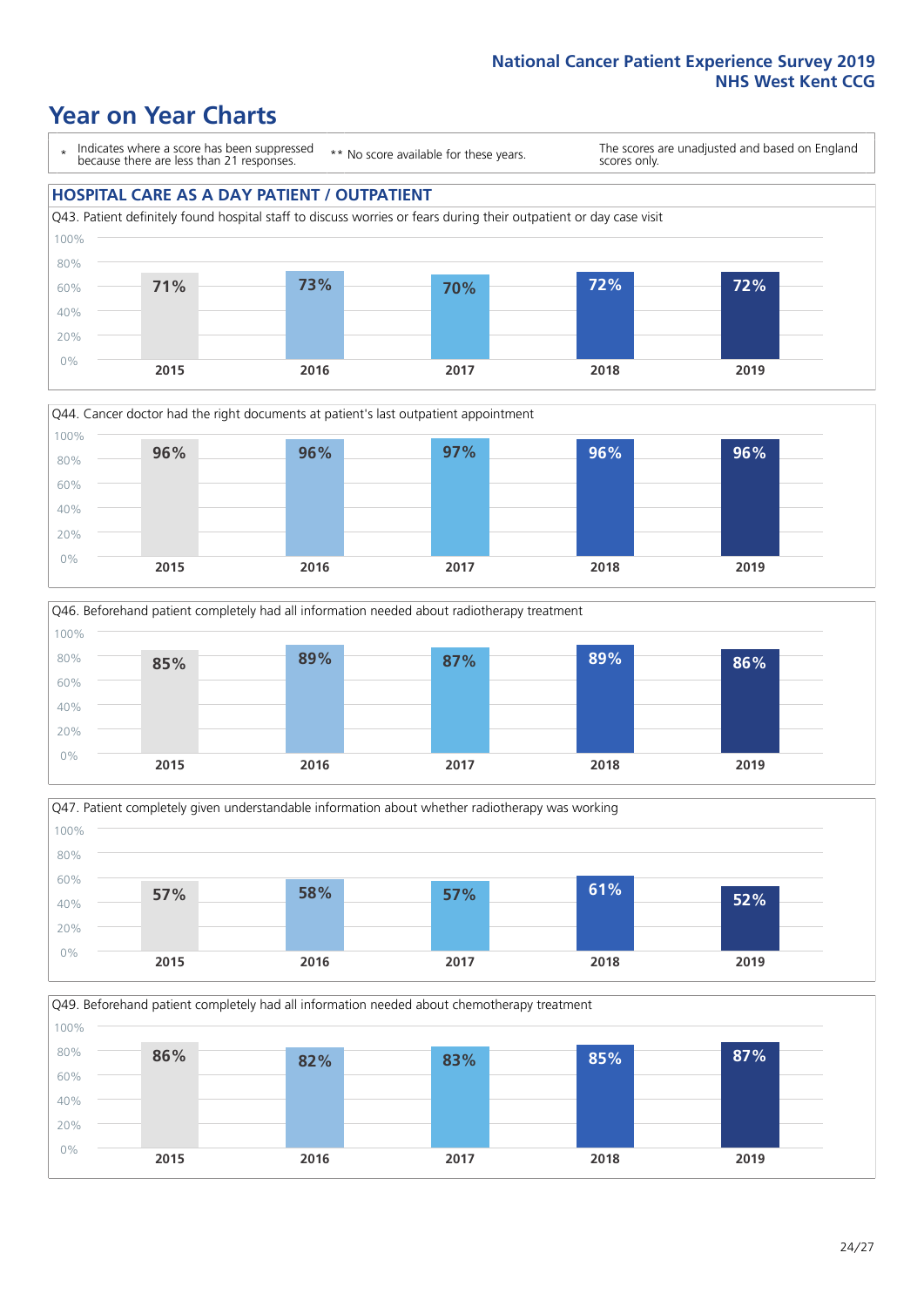## **Year on Year Charts**

\* Indicates where a score has been suppressed because there are less than 21 responses. \*\* No score available for these years. The scores are unadjusted and based on England scores only. Q50. Patient given enough information about whether chemotherapy was working in a completely understandable way 0% 20% 40% 60% 80% 100% **2015 2016 2017 2018 2019 70% 64% 66% 65% 71%**

#### **HOME CARE AND SUPPORT**







#### **CARE FROM YOUR GENERAL PRACTICE** Q54. GP given enough information about patient's condition and treatment 0% 20% 40% 60% 80% 100% **2015 2016 2017 2018 2019 97% 94% 95% 96% 96%**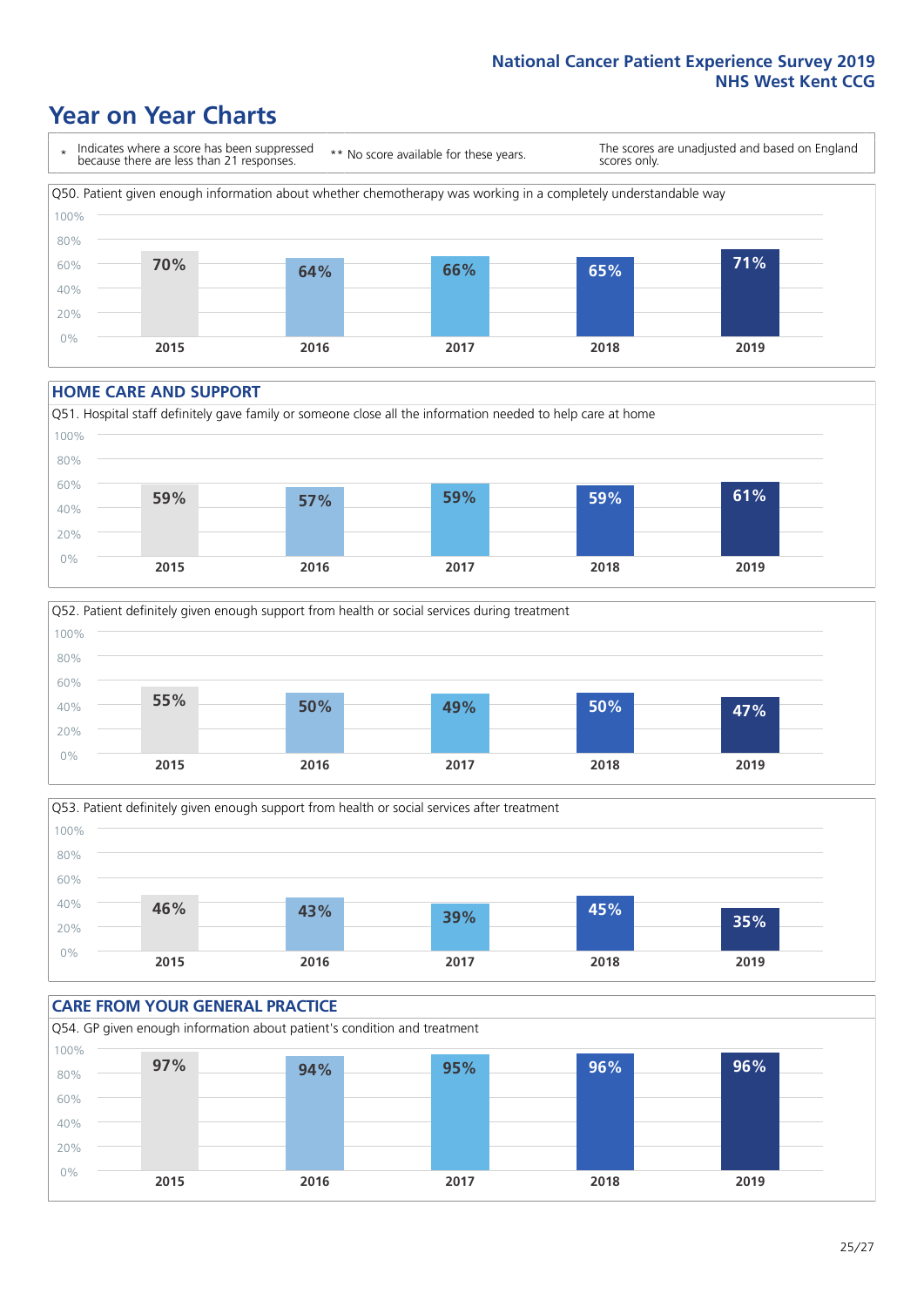### **Year on Year Charts**

\* Indicates where a score has been suppressed because there are less than 21 responses.

\*\* No score available for these years.

The scores are unadjusted and based on England scores only.



#### **YOUR OVERALL NHS CARE**







Q59. Patient felt length of time for attending clinics and appointments for cancer was about right